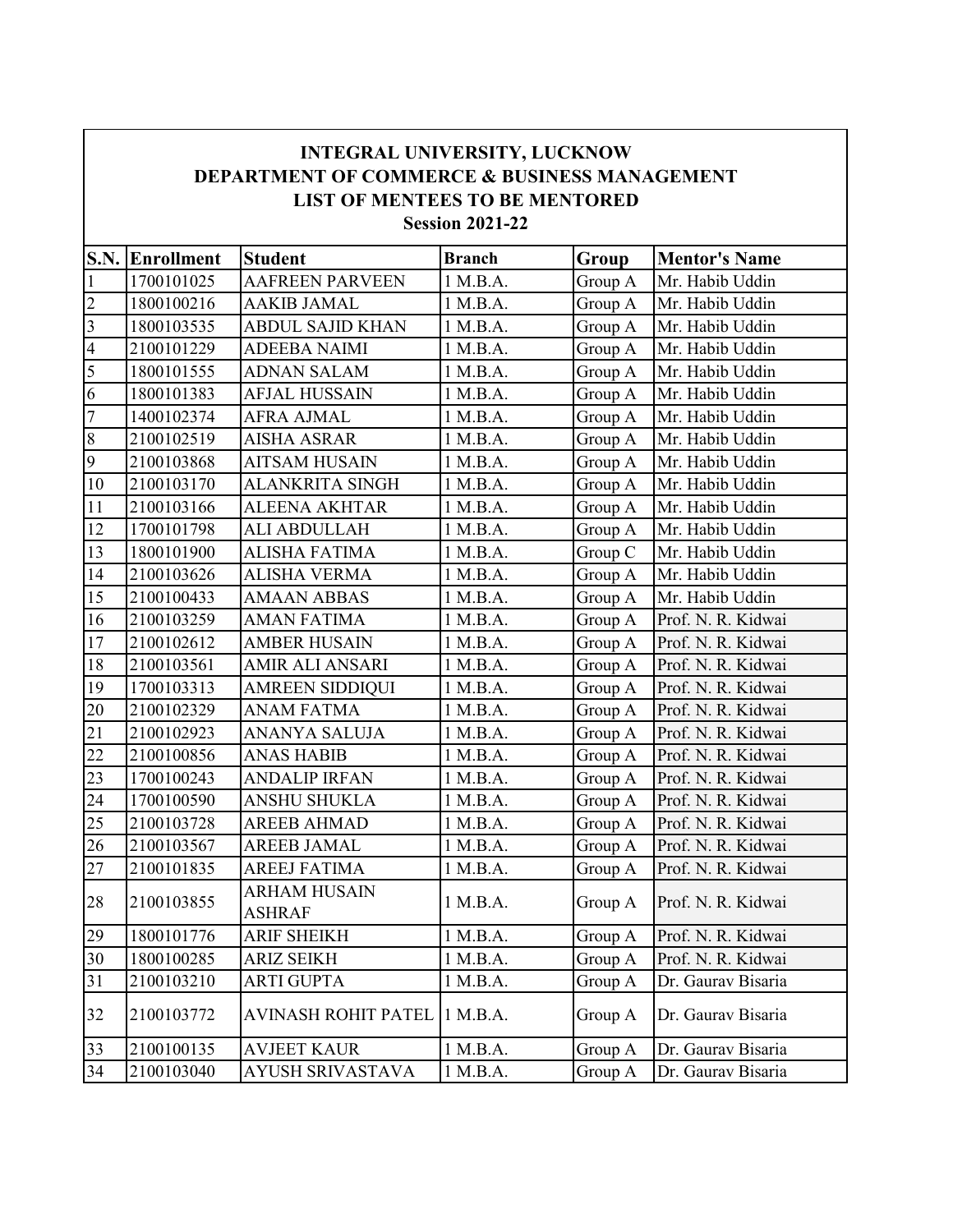| 35<br>1 M.B.A.<br>1700100505<br>AZEEMUDDIN ANSARI<br>Group A<br>Dr. Gaurav Bisaria                    |  |
|-------------------------------------------------------------------------------------------------------|--|
|                                                                                                       |  |
| 36<br>2100101716<br>1 M.B.A.<br>Group A<br>Dr. Gaurav Bisaria<br>AZHAR HASAN KAZMI                    |  |
| 37<br>1800102694<br>Dr. Gaurav Bisaria<br><b>BADRUDDUJA</b><br>1 M.B.A.<br>Group A                    |  |
| 1 M.B.A.<br>Dr. Gaurav Bisaria<br>38<br>1700100511<br><b>BASMA AMIN</b><br>Group A                    |  |
| 39<br>Dr. Gaurav Bisaria<br>1800102133<br><b>BILAL AHMAD</b><br>1 M.B.A.<br>Group A                   |  |
| <b>BISMARK AGOBA</b><br>40<br>1 M.B.A.<br>2100100398<br>Group A<br>Dr. Gaurav Bisaria<br><b>OPOKU</b> |  |
| 41<br>1800102549<br><b>BUSHRA SHUAIB</b><br>1 M.B.A.<br>Group A<br>Dr. Gaurav Bisaria                 |  |
| 1 M.B.A.<br>42<br>2100103282<br><b>DANISH AHMAD</b><br>Dr. Gaurav Bisaria<br>Group A                  |  |
| 43<br>Dr. Gaurav Bisaria<br>2100102762<br>DEEPANSHI DIXIT<br>1 M.B.A.<br>Group A                      |  |
| 44<br>Dr. Gaurav Bisaria<br>2100102275<br>DIKSHA TRIPATHI<br>1 M.B.A.<br>Group A                      |  |
| 45<br>Group A<br>Dr. Gaurav Bisaria<br>1700100561<br>DIVYA TIWARI<br>1 M.B.A.                         |  |
| 46<br>Dr. Abdul Tayyab Khan<br>2100101371<br><b>FAHAD AHAMAD</b><br>1 M.B.A.<br>Group A               |  |
| 47<br>Dr. Abdul Tayyab Khan<br>1700101262<br>FAHAD ALI KHAN<br>1 M.B.A.<br>Group A                    |  |
| 48<br>Dr. Abdul Tayyab Khan<br>2100102962<br><b>FAISAL KHAN</b><br>1 M.B.A.<br>Group A                |  |
| 49<br>Dr. Abdul Tayyab Khan<br>1800101682<br><b>FAIZ AHMAD</b><br>1 M.B.A.<br>Group A                 |  |
| 50<br>Group A<br>Dr. Abdul Tayyab Khan<br>2100102800<br><b>FALAK FATMA</b><br>1 M.B.A.                |  |
| 51<br>Dr. Abdul Tayyab Khan<br>2100102442<br>1 M.B.A.<br><b>FARHEEN KAFEEL</b><br>Group A             |  |
| 52<br>Dr. Abdul Tayyab Khan<br>1 M.B.A.<br>1800103888<br><b>FARHEEN KHAN</b><br>Group B               |  |
| 53<br>2100102016<br><b>FATIMA ZOHRA</b><br>Dr. Abdul Tayyab Khan<br>1 M.B.A.<br>Group A               |  |
| 54<br>2100102303<br><b>FATMA KAMAR KHAN</b><br>1 M.B.A.<br>Dr. Abdul Tayyab Khan<br>Group A           |  |
| 55<br>2100100603<br>FAUZIYA QURAISHI<br>1 M.B.A.<br>Dr. Abdul Tayyab Khan<br>Group A                  |  |
| 56<br>Dr. Abdul Tayyab Khan<br>1700100357<br><b>FAZLUR REHMAN</b><br>1 M.B.A.<br>Group A              |  |
| 57<br>1800100819<br>FURQAN AHMAD KHAN 1 M.B.A.<br>Dr. Abdul Tayyab Khan<br>Group A                    |  |
| 58<br>1 M.B.A.<br>Dr. Abdul Tayyab Khan<br>1800102430<br><b>GULSHI FATIMA RIZVI</b><br>Group A        |  |
| 59<br>Group A<br>Dr. Abdul Tayyab Khan<br>1800102054<br><b>HAMMAD AHMAD</b><br>1 M.B.A.               |  |
| 60<br>Dr. Abdul Tayyab Khan<br>2100101646<br>HARSHITA SAXENA<br>1 M.B.A.<br>Group A                   |  |
| 61<br>1700101021<br>1 M.B.A.<br>Dr. Firoz Husain<br><b>HERA FATIMA</b><br>Group A                     |  |
| 62<br>1700102259<br><b>HERA FATIMA</b><br>1 M.B.A.<br>Dr. Firoz Husain<br>Group A                     |  |
| 63<br>Dr. Firoz Husain<br>2100100675<br>HUMAIRA BISMIL<br>1 M.B.A.<br>Group A                         |  |
| 64<br>Dr. Firoz Husain<br>1800102206<br>Group B<br>IQRA RIYAZ<br>1 M.B.A.                             |  |
| 65<br>Dr. Firoz Husain<br>2100100988<br><b>ISHA AZIZ</b><br>1 M.B.A.<br>Group B                       |  |
| Dr. Firoz Husain<br>66<br>2100100345<br>JAHID ALI<br>1 M.B.A.<br>Group B                              |  |
| 67<br>Dr. Firoz Husain<br>1700102768<br><b>KAMRAN</b><br>1 M.B.A.<br>Group B                          |  |
| KHAN ZOYA SAGEER<br>Dr. Firoz Husain<br>68<br>1800100610<br>1 M.B.A.<br>Group C<br><b>AHMED</b>       |  |
| 2100100115<br>KHUSBOO FATIMA<br>1 M.B.A.<br>Dr. Firoz Husain<br>69<br>Group B                         |  |
| 70<br>1700100135<br>KULSOOM ZEHRA<br>1 M.B.A.<br>Dr. Firoz Husain<br>Group B                          |  |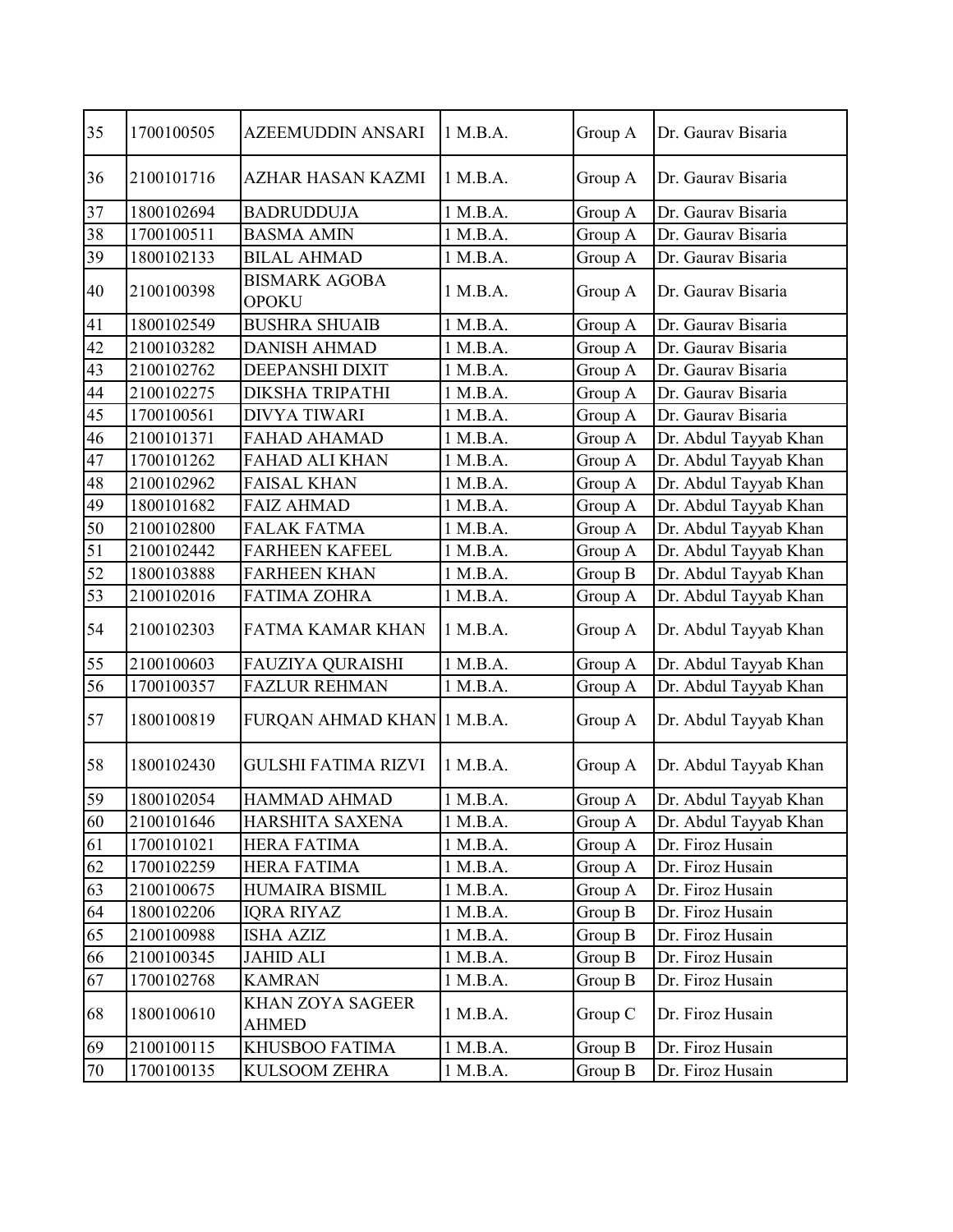| 71     | 2100102634 | <b>KUMAR ANAND</b><br><b>VARDHAN</b>   | 1 M.B.A. | Group B | Dr. Firoz Husain       |
|--------|------------|----------------------------------------|----------|---------|------------------------|
| 72     | 1800100134 | <b>LAIBA AHSAN</b>                     | 1 M.B.A. | Group B | Dr. Firoz Husain       |
| 73     | 1700102035 | <b>LAIBA SIDDQIUI</b>                  | 1 M.B.A. | Group A | Dr. Firoz Husain       |
| $74\,$ | 1800101410 | <b>MANSHIA FATMA</b>                   | 1 M.B.A. | Group B | Dr. Firoz Husain       |
| $75\,$ | 2100103095 | <b>MANTASHA SIDDIQUI</b>               | 1 M.B.A. | Group B | Dr. Firoz Husain       |
| 76     | 2100102253 | <b>MARIYAM MUSHTAQ</b>                 | 1 M.B.A. | Group B | Dr. Yasir Arafat Elahi |
| 77     | 1800101112 | <b>MD JISHAN</b>                       | 1 M.B.A. | Group B | Dr. Yasir Arafat Elahi |
| $78\,$ | 1800102349 | <b>MD SHAVEZ KHAN</b>                  | 1 M.B.A. | Group B | Dr. Yasir Arafat Elahi |
| 79     | 2100102681 | <b>MD YASIR</b>                        | 1 M.B.A. | Group B | Dr. Yasir Arafat Elahi |
| 80     | 1800102025 | MIRZA ANAS BAIG                        | 1 M.B.A. | Group B | Dr. Yasir Arafat Elahi |
| 81     | 2100101258 | <b>MO SHABAHAT KHAN</b>                | 1 M.B.A. | Group B | Dr. Yasir Arafat Elahi |
| 82     | 1800102968 | MOHAMMAD ASHRAF                        | 1 M.B.A. | Group B | Dr. Yasir Arafat Elahi |
| 83     | 2100103746 | <b>MOHAMMAD HAIDER</b><br><b>ABBAS</b> | 1 M.B.A. | Group C | Dr. Yasir Arafat Elahi |
| 84     | 2100101339 | MOHAMMAD KASHIF<br><b>KHAN</b>         | 1 M.B.A. | Group B | Dr. Yasir Arafat Elahi |
| 85     | 1700100996 | MOHAMMAD MAAZ<br><b>SIDDIQUI</b>       | 1 M.B.A. | Group B | Dr. Yasir Arafat Elahi |
| 86     | 2100102690 | MOHAMMAD NADEEM                        | 1 M.B.A. | Group B | Dr. Yasir Arafat Elahi |
| 87     | 1700101030 | MOHAMMAD SALMAN                        | 1 M.B.A. | Group B | Dr. Yasir Arafat Elahi |
| 88     | 2100100235 | MOHAMMAD SHARIQ                        | 1 M.B.A. | Group B | Dr. Yasir Arafat Elahi |
| 89     | 1800100543 | MOHAMMAD SIDDIQ                        | 1 M.B.A. | Group B | Dr. Yasir Arafat Elahi |
| 90     | 2100100462 | MOHAMMAD UMAIR<br><b>ZAHEEN</b>        | 1 M.B.A. | Group B | Dr. Yasir Arafat Elahi |
| 91     | 2100101464 | MOHAMMAD ZAID<br><b>KHAN</b>           | 1 M.B.A. | Group B | Ms. Mohsina Khan       |
| 92     | 2100103621 | <b>MOHD AAKIF</b>                      | 1 M.B.A. | Group B | Ms. Mohsina Khan       |
| 93     | 1800100477 | <b>MOHD ALEEM</b>                      | 1 M.B.A. | Group B | Ms. Mohsina Khan       |
| 94     | 2100103067 | <b>MOHD ANAS</b>                       | 1 M.B.A. | Group B | Ms. Mohsina Khan       |
| 95     | 2100103339 | MOHD ANAS SIDDIQUI                     | 1 M.B.A. | Group B | Ms. Mohsina Khan       |
| 96     | 1800103308 | <b>MOHD ARISH</b>                      | 1 M.B.A. | Group B | Ms. Mohsina Khan       |
| 97     | 2100100158 | <b>MOHD ASAD</b>                       | 1 M.B.A. | Group B | Ms. Mohsina Khan       |
| 98     | 1800103408 | <b>MOHD BAZIL</b>                      | 1 M.B.A. | Group C | Ms. Mohsina Khan       |
| 99     | 2100101722 | MOHD DAWOOD<br><b>ANSARI</b>           | 1 M.B.A. | Group B | Ms. Mohsina Khan       |
| 100    | 1800103249 | <b>MOHD FAHAD</b>                      | 1 M.B.A. | Group B | Ms. Mohsina Khan       |
| 101    | 2100103106 | <b>MOHD FARAZ HAIDER</b>               | 1 M.B.A. | Group B | Ms. Mohsina Khan       |
| 102    | 2100103849 | <b>MOHD FAZLE ALAM</b>                 | 1 M.B.A. | Group B | Ms. Mohsina Khan       |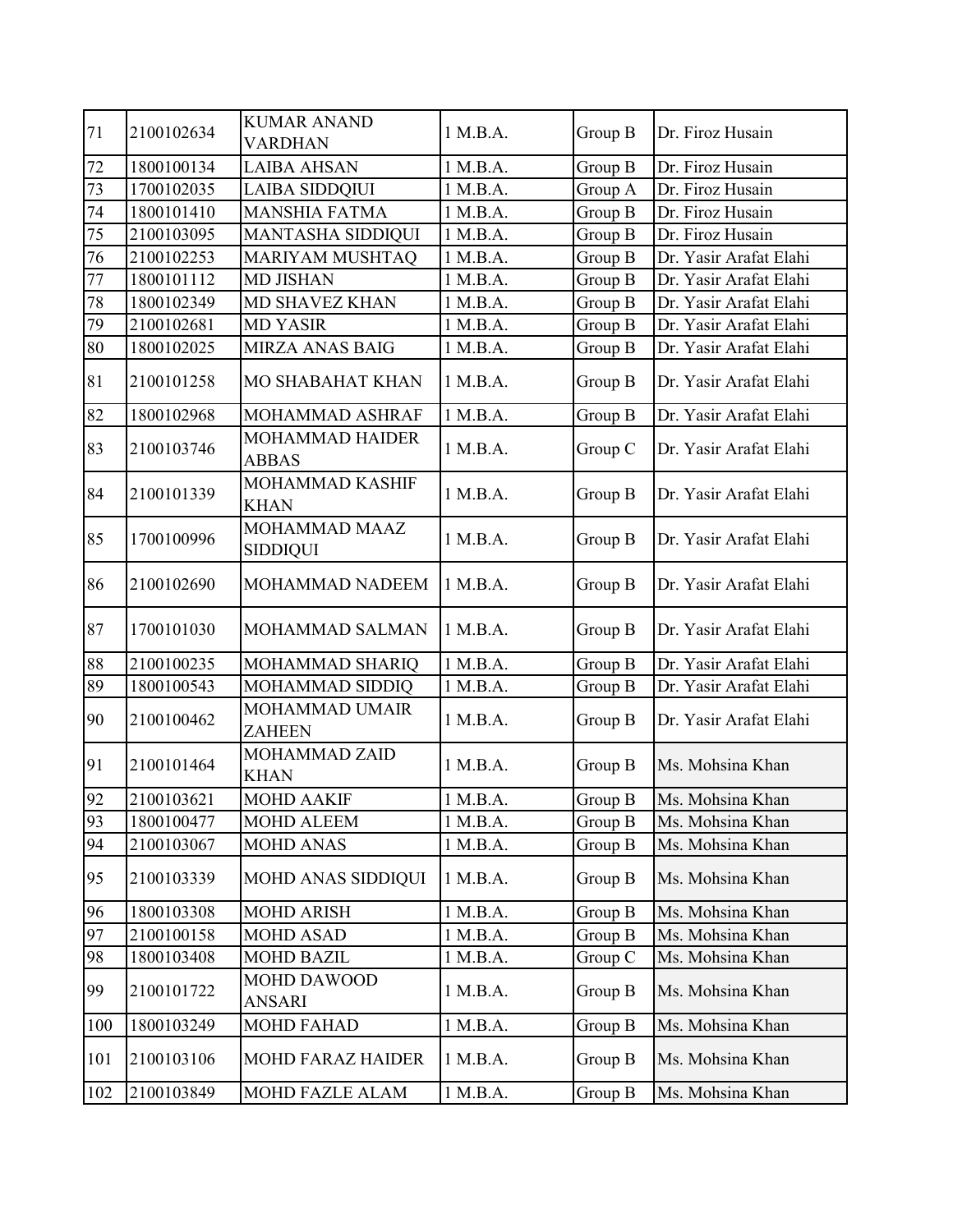| 103 | 2100101161 | <b>MOHD HAMZA</b>                    | 1 M.B.A. | Group B | Ms. Mohsina Khan  |
|-----|------------|--------------------------------------|----------|---------|-------------------|
| 104 | 1800101673 | <b>MOHD IMRAN</b>                    | 1 M.B.A. | Group C | Ms. Mohsina Khan  |
| 105 | 1800101496 | <b>MOHD KAIF</b>                     | 1 M.B.A. | Group B | Ms. Mohsina Khan  |
| 106 | 2100101330 | <b>MOHD MAAZ KHAN</b>                | 1 M.B.A. | Group B | Dr. Adeel Maqbool |
| 107 | 1800101733 | <b>MOHD MASI ULLAH</b>               | 1 M.B.A. | Group B | Dr. Adeel Maqbool |
| 108 | 2100100192 | <b>MOHD SALIM</b>                    | 1 M.B.A. | Group B | Dr. Adeel Maqbool |
| 109 | 1700102008 | <b>MOHD SALMAN</b>                   | 1 M.B.A. | Group A | Dr. Adeel Maqbool |
| 110 | 1700102740 | <b>MOHD SAQIB</b>                    | 1 M.B.A. | Group B | Dr. Adeel Maqbool |
| 111 | 1800100638 | <b>MOHD SHAHZEB</b>                  | 1 M.B.A. | Group B | Dr. Adeel Maqbool |
| 112 | 2100103403 | <b>MOHD SHARIM</b>                   | 1 M.B.A. | Group B | Dr. Adeel Maqbool |
| 113 | 2100103125 | <b>MOHD SHOEIB</b>                   | 1 M.B.A. | Group B | Dr. Adeel Maqbool |
| 114 | 1800100656 | <b>MOHD TALIB</b>                    | 1 M.B.A. | Group B | Dr. Adeel Maqbool |
| 115 | 1800102511 | MOHD UMAR FAROOQ                     | 1 M.B.A. | Group C | Dr. Adeel Maqbool |
| 116 | 1700102796 | <b>MOHD UROOJ</b>                    | 1 M.B.A. | Group B | Dr. Adeel Maqbool |
| 117 | 2100100604 | <b>MOHD ZAID</b>                     | 1 M.B.A. | Group B | Dr. Adeel Maqbool |
| 118 | 2100103745 | <b>MUDASSIR ABBAS</b>                | 1 M.B.A. | Group C | Dr. Adeel Maqbool |
| 119 | 2100103905 | <b>MURTAZA ALI</b>                   | 1 M.B.A. | Group C | Dr. Adeel Maqbool |
| 120 | 2100103885 | MUSHARRAFA ANSARI                    | 1 M.B.A. | Group C | Dr. Adeel Maqbool |
| 121 | 2100103765 | NAMEERA IRSHAD                       | 1 M.B.A. | Group C | Dr. Uzmi Anjum    |
| 122 | 2100101669 | NAMITA KASHYAP                       | 1 M.B.A. | Group B | Dr. Uzmi Anjum    |
| 123 | 1800101105 | <b>NAMRA KHAN</b>                    | 1 M.B.A. | Group B | Dr. Uzmi Anjum    |
| 124 | 1600100500 | <b>NAMRAH HASAN</b>                  | 1 M.B.A. | Group B | Dr. Uzmi Anjum    |
| 125 | 2100103457 | NAWAZ ALI                            | 1 M.B.A. | Group B | Dr. Uzmi Anjum    |
| 126 | 1800101665 | <b>NAZIA</b>                         | 1 M.B.A. | Group B | Dr. Uzmi Anjum    |
| 127 | 2100103572 | <b>NAZIA RAHAT</b>                   | 1 M.B.A. | Group B | Dr. Uzmi Anjum    |
| 128 | 1800102363 | NEHAL AHMAD KHAN                     | 1 M.B.A. | Group B | Dr. Uzmi Anjum    |
| 129 | 2100101597 | <b>NEHAL KHAN</b>                    | 1 M.B.A. | Group B | Dr. Uzmi Anjum    |
| 130 | 2100102234 | <b>NIHARIKA</b><br><b>SRIVASTAVA</b> | 1 M.B.A. | Group B | Dr. Uzmi Anjum    |
| 131 | 2100101286 | NUSRAT QUADIR KHAN 1 M.B.A.          |          | Group C | Dr. Uzmi Anjum    |
| 132 | 1800100572 | <b>OSAMA ABDEEN</b>                  | 1 M.B.A. | Group C | Dr. Uzmi Anjum    |
| 133 | 2100101738 | PALLAVI KUMARI                       | 1 M.B.A. | Group C | Dr. Uzmi Anjum    |
| 134 | 2100100757 | PALLAVI PANDEY                       | 1 M.B.A. | Group C | Dr. Uzmi Anjum    |
| 135 | 1700103546 | PALLAVI SRIVASTAV                    | 1 M.B.A. | Group C | Dr. Uzmi Anjum    |
| 136 | 1700102520 | PANKHURI JAIN                        | 1 M.B.A. | Group C | Mr. Saif Ahmad    |
| 137 | 1800101767 | PARMITA CHATURVEDI 1 M.B.A.          |          | Group C | Mr. Saif Ahmad    |
| 138 | 2100101280 | PRACHI BAJPAI                        | 1 M.B.A. | Group C | Mr. Saif Ahmad    |
| 139 | 1800101801 | <b>QURRATULAIN</b><br>MOHAMMAD ARSH  | 1 M.B.A. | Group C | Mr. Saif Ahmad    |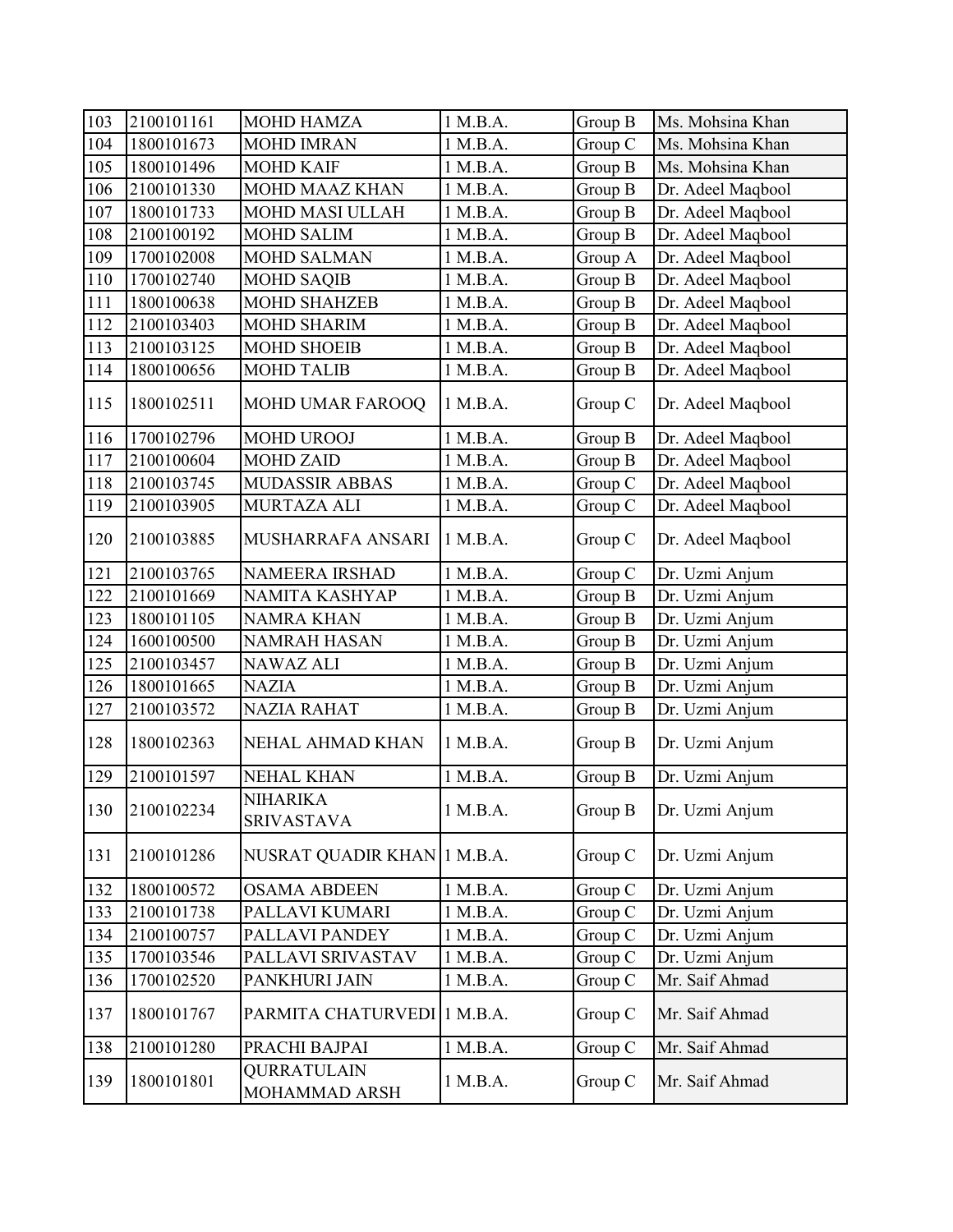| 140 | 2100100551 | RAGINI CHAURASIA                           | 1 M.B.A. | Group C | Mr. Saif Ahmad      |
|-----|------------|--------------------------------------------|----------|---------|---------------------|
| 141 | 1800100613 | <b>RAMSHA ZAMAN</b>                        | 1 M.B.A. | Group C | Mr. Saif Ahmad      |
| 142 | 2100104067 | RASHI AGARWAL                              | 1 M.B.A. | Group B | Mr. Saif Ahmad      |
| 143 | 2100101756 | RAUNAK SRIVASTAVA                          | 1 M.B.A. | Group C | Mr. Saif Ahmad      |
| 144 | 1800101775 | <b>RIFAN KHAN</b>                          | 1 M.B.A. | Group C | Mr. Saif Ahmad      |
| 145 | 2100103337 | <b>RITIK KOUNDAL</b>                       | 1 M.B.A. | Group C | Mr. Saif Ahmad      |
| 146 | 1800101655 | <b>ROMA ASIF</b>                           | 1 M.B.A. | Group C | Mr. Saif Ahmad      |
| 147 | 1800101847 | <b>SABA NAAZ</b>                           | 1 M.B.A. | Group C | Mr. Saif Ahmad      |
| 148 | 1700102162 | <b>SADAF NAZ</b>                           | 1 M.B.A. | Group C | Mr. Saif Ahmad      |
| 149 | 2100100752 | <b>SADAF SIDDIQUI</b>                      | 1 M.B.A. | Group C | Mr. Saif Ahmad      |
| 150 | 1700100657 | <b>SAFURA KHWAJA</b>                       | 1 M.B.A. | Group C | Mr. Saif Ahmad      |
| 151 | 2100100943 | <b>SAHAR KHAN</b>                          | 1 M.B.A. | Group C | Dr. Asma Farooque   |
| 152 | 1800102934 | <b>SAIF KHAN</b>                           | 1 M.B.A. | Group C | Dr. Asma Farooque   |
| 153 | 1700101774 | <b>SALMA SIDDIQUI</b>                      | 1 M.B.A. | Group C | Dr. Asma Farooque   |
| 154 | 2100102123 | <b>SALMAN ANSARI</b>                       | 1 M.B.A. | Group C | Dr. Asma Farooque   |
| 155 | 2100103516 | <b>SAMEENA BANO</b>                        | 1 M.B.A. | Group C | Dr. Asma Farooque   |
| 156 | 2100102758 | <b>SAMEERUUDDIN</b>                        | 1 M.B.A. | Group C | Dr. Asma Farooque   |
| 157 | 1500101464 | <b>SANIA TANZEEL</b>                       | 1 M.B.A. | Group C | Dr. Asma Farooque   |
| 158 | 2100101276 | <b>SAQUIB RAIS</b>                         | 1 M.B.A. | Group C | Dr. Asma Farooque   |
| 159 | 2100102158 | <b>SATYAM SINGH</b>                        | 1 M.B.A. | Group C | Dr. Asma Farooque   |
| 160 | 2100100436 | <b>SAYAD SAGUPTA</b>                       | 1 M.B.A. | Group A | Dr. Asma Farooque   |
| 161 | 1800103377 | <b>SAYAM HAIDER</b>                        | 1 M.B.A. | Group C | Dr. Asma Farooque   |
| 162 | 2100103320 | <b>SHAGUFA PARVEEN</b>                     | 1 M.B.A. | Group C | Dr. Asma Farooque   |
| 163 | 2100100526 | <b>SHAHJEB KHAN</b>                        | 1 M.B.A. | Group C | Dr. Asma Farooque   |
| 164 | 1700101944 | SHAHRAYAR AHMAD                            | 1 M.B.A. | Group C | Dr. Asma Farooque   |
| 165 | 1800100202 | <b>SHAHRUKH KHAN</b>                       | 1 M.B.A. | Group C | Dr. Asma Farooque   |
| 166 | 1800101669 | <b>SHAIKH SAFAT</b>                        | 1 M.B.A. | Group C | Mr. Amit Kumar Goel |
| 167 | 1800101450 | <b>SHAZIA QURAISHI</b>                     | 1 M.B.A. | Group C | Mr. Amit Kumar Goel |
| 168 | 2100101027 | <b>SHEEBA NISHAT</b>                       | 1 M.B.A. | Group C | Mr. Amit Kumar Goel |
| 169 | 2100100350 | SHIKHA SINGH                               | 1 M.B.A. | Group C | Mr. Amit Kumar Goel |
| 170 | 2100100176 | <b>SHOAIB ALI</b>                          | 1 M.B.A. | Group C | Mr. Amit Kumar Goel |
| 171 | 2100102472 | <b>SHOEB KHAN</b>                          | 1 M.B.A. | Group C | Mr. Amit Kumar Goel |
| 172 | 1800101216 | <b>SIDRA FATIMA</b>                        | 1 M.B.A. | Group C | Mr. Amit Kumar Goel |
| 173 | 1800101158 | <b>SIMAB AKHTAR KHAN</b>                   | 1 M.B.A. | Group C | Mr. Amit Kumar Goel |
| 174 | 2100102814 | <b>SUHAIL AHMAD</b>                        | 1 M.B.A. | Group C | Mr. Amit Kumar Goel |
| 175 | 2100104041 | <b>SUNDAL RIZVI</b>                        | 1 M.B.A. | Group C | Mr. Amit Kumar Goel |
| 176 | 1800103597 | <b>SYED MOHAMMAD</b><br><b>ABBAS RIZVI</b> | 1 M.B.A. | Group C | Mr. Amit Kumar Goel |
| 177 | 2100100533 | <b>SYED MOHD SAAD</b>                      | 1 M.B.A. | Group C | Mr. Amit Kumar Goel |
| 178 | 2100102177 | TARANNUM KHATOON                           | 1 M.B.A. | Group C | Mr. Amit Kumar Goel |
| 179 | 2100101664 | <b>TASNEEM FATIMA</b>                      | 1 M.B.A. | Group C | Mr. Amit Kumar Goel |
|     |            |                                            |          |         |                     |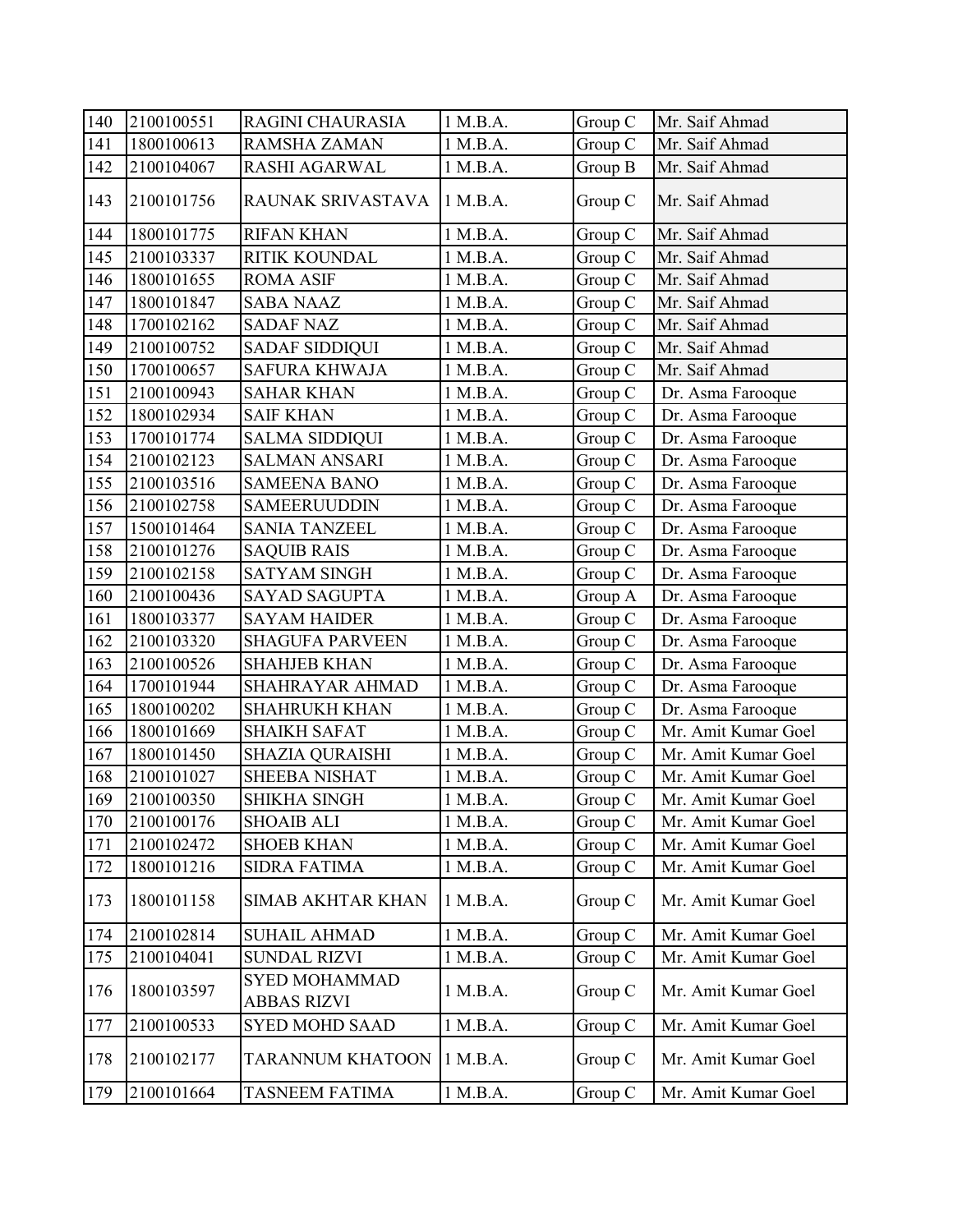| 180 | 2100102125       | <b>TAUHEED RASOOL</b>               | 1 M.B.A. | Group C | Mr. Amit Kumar Goel    |
|-----|------------------|-------------------------------------|----------|---------|------------------------|
| 181 | 2100101032       | <b>TUFAIL ABBAS</b>                 | 1 M.B.A. | Group C | Dr. Syed Shahid Mazhar |
| 182 | 1800100360       | <b>UMRA RASHEED</b>                 | 1 M.B.A. | Group C | Dr. Syed Shahid Mazhar |
| 183 | 2100101376       | <b>UZMA KHAN</b>                    | 1 M.B.A. | Group C | Dr. Syed Shahid Mazhar |
| 184 | 2100100201       | <b>VAHIDA KHAN</b>                  | 1 M.B.A. | Group C | Dr. Syed Shahid Mazhar |
| 185 | 2100100821       | VISHAL MEDIRATTA                    | 1 M.B.A. | Group C | Dr. Syed Shahid Mazhar |
| 186 | 1800103231       | <b>WAQAR AHMAD</b>                  | 1 M.B.A. | Group C | Dr. Syed Shahid Mazhar |
| 187 | 1800101489       | <b>WARIS ALI</b>                    | 1 M.B.A. | Group C | Dr. Syed Shahid Mazhar |
| 188 | 1700102989       | WARISHA ANSARI                      | 1 M.B.A. | Group C | Dr. Syed Shahid Mazhar |
| 189 | 1800101549       | YUSUF KHAN                          | 1 M.B.A. | Group C | Dr. Syed Shahid Mazhar |
| 190 | 2100103120       | ZAINAB HASAN                        | 1 M.B.A. | Group C | Dr. Syed Shahid Mazhar |
| 191 | 1800102406       | ZIKRA SIDDIQUI                      | 1 M.B.A. | Group C | Dr. Syed Shahid Mazhar |
| 192 | 1700103590       | <b>MAAZ ALI SIDDIQUI</b>            | 1 M.B.A. | Group A | Dr. Syed Shahid Mazhar |
| 193 | 1800101427       | ANUSHKA AGRAHARI                    | 1 M.Com. | Group A | Dr. Syed Shahid Mazhar |
| 194 | 2100103035       | APOORVA UPADHYAY                    | 1 M.Com. | Group A | Dr. Syed Shahid Mazhar |
| 195 | 1800101190       | <b>ARIBA FATIMA</b>                 | 1 M.Com. | Group A | Dr. Syed Shahid Mazhar |
| 196 | 1600102132       | <b>AYESHA BANO</b>                  | 1 M.Com. | Group A | Prof. A.K. Saxena      |
| 197 | 2100101063       | <b>BIBI FATIMA</b>                  | 1 M.Com. | Group A | Prof. A.K. Saxena      |
| 198 | 2100100731       | <b>FATIMA KHATOON</b>               | 1 M.Com. | Group A | Prof. A.K. Saxena      |
| 199 | 2100103841       | <b>HARSH YADAV</b>                  | 1 M.Com. | Group A | Prof. A.K. Saxena      |
| 200 | 1800100523       | <b>HUDA ASIF</b>                    | 1 M.Com. | Group A | Prof. A.K. Saxena      |
| 201 | 1800100641       | MOHAMMAD ISMAIL                     | 1 M.Com. | Group A | Prof. A.K. Saxena      |
| 202 | 2100101595       | <b>MOHD ATIF KHAN</b>               | 1 M.Com. | Group A | Prof. A.K. Saxena      |
| 203 | 2100103552       | <b>SAHER AKHTAR</b>                 | 1 M.Com. | Group A | Prof. A.K. Saxena      |
| 204 | 2100101449       | <b>SALEHA MUSKAN</b><br><b>KHAN</b> | 1 M.Com. | Group A | Prof. A.K. Saxena      |
| 205 | 2100101294       | <b>SHIFA NAIMI</b>                  | 1 M.Com. | Group A | Prof. A.K. Saxena      |
| 206 | 1800103502       | <b>UMRA KHAN</b>                    | 1 M.Com. | Group A | Prof. A.K. Saxena      |
| 207 | 2100102516       | <b>VIDYA KUMARI</b>                 | 1 M.Com. | Group A | Prof. A.K. Saxena      |
| 208 |                  | 2100101524 AAHIL KHAN               | 1 B.B.A. | Group A | Prof. A.K. Saxena      |
| 209 |                  | 2100100003 AAMINA QIDWAI            | 1 B.B.A. | Group A | Prof. A.K. Saxena      |
| 210 |                  | 2100101285 AAQUIB SALMAN            | 1 B.B.A. | Group A | Prof. A.K. Saxena      |
| 211 |                  | 2100100696 AARUSHI BARANWAL         | 1 B.B.A. | Group A | Mr. Ehsanul Haque      |
| 212 |                  | 2100101677 ABDUL HALEEM             | 1 B.B.A. | Group A | Mr. Ehsanul Haque      |
| 213 |                  | 2100100422 ABDULLA SAIFI            | 1 B.B.A. | Group A | Mr. Ehsanul Haque      |
| 214 |                  | 2100100985 ABDULLAH KHAN            | 1 B.B.A. | Group A | Mr. Ehsanul Haque      |
| 215 |                  | 2100100823 ABDULLAH TAJ             | 1 B.B.A. | Group A | Mr. Ehsanul Haque      |
| 216 |                  | 2100100415 ADEEBA KHAN              | 1 B.B.A. | Group A | Mr. Ehsanul Haque      |
| 217 |                  | 2100102964 ADESH VERMA              | 1 B.B.A. | Group A | Mr. Ehsanul Haque      |
| 218 | 2100102218 ADITI |                                     | 1 B.B.A. | Group A | Mr. Ehsanul Haque      |
| 219 |                  | 2100103139 AFJAL ANSARI             | 1 B.B.A. | Group A | Mr. Ehsanul Haque      |
| 220 |                  | 2100102713 AFTAF ALAM KHAN          | 1 B.B.A. | Group A | Mr. Ehsanul Haque      |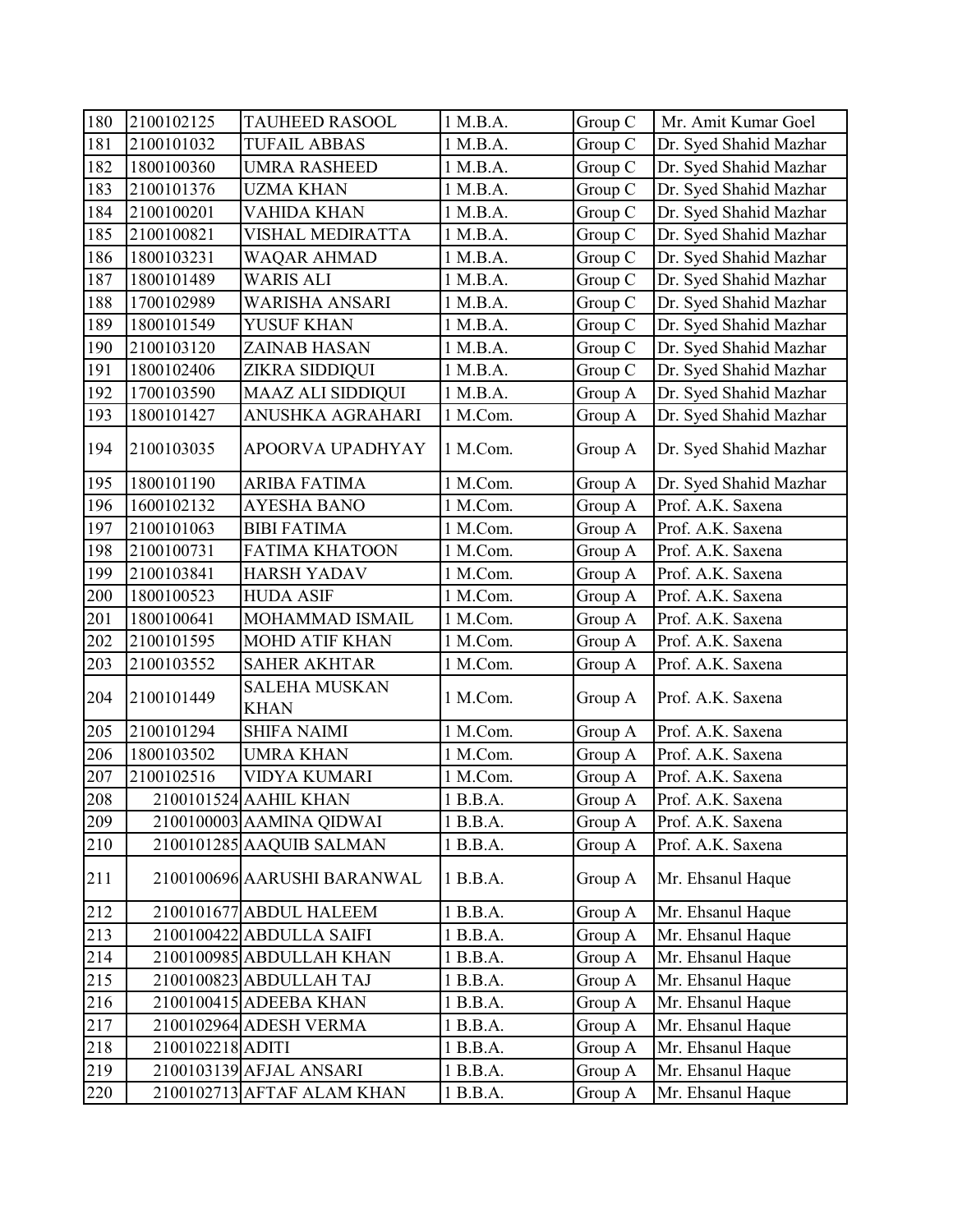| 221 |            | 2100101110 AHMAD RAZA                         | 1 B.B.A. | Group A | Mr. Ehsanul Haque       |
|-----|------------|-----------------------------------------------|----------|---------|-------------------------|
| 222 |            | 2100101065 AHMAD SAFEE KHAN                   | 1 B.B.A. | Group A | Mr. Ehsanul Haque       |
| 223 |            | 2100102396 AHMAD SHIRAZ KHAN                  | 1 B.B.A. | Group A | Mr. Ehsanul Haque       |
| 224 |            | 2100102857 AHMED JAVWAD                       | 1 B.B.A. | Group A | Mr. Ehsanul Haque       |
| 225 |            | 2100103002 AHMER KHALID                       | 1 B.B.A. | Group A | Mr. Ehsanul Haque       |
| 226 |            | $2100102349$<br>AHZAM HUSAIN<br><b>ASHRAF</b> | 1 B.B.A. | Group A | Mr. Mohd Ashraf (EVS)   |
| 227 |            | 2100102205 AINAB ZEHRA                        | 1 B.B.A. | Group B | Mr. Mohd Ashraf (EVS)   |
| 228 |            | 2100102749 AJAY KUMARAN                       | 1 B.B.A. | Group A | Mr. Mohd Ashraf (EVS)   |
| 229 |            | 2100103218 AKSHAT GUPTA                       | 1 B.B.A. | Group A | Mr. Mohd Ashraf (EVS)   |
| 230 |            | 2100100514 ALBAB AHMAD                        | 1 B.B.A. | Group A | Mr. Mohd Ashraf (EVS)   |
| 231 |            | 2100100892 ALEENA JAVED                       | 1 B.B.A. | Group A | Mr. Mohd Ashraf (EVS)   |
| 232 |            | 2100103230 ALI HAIDER NAQVI                   | 1 B.B.A. | Group A | Mr. Mohd Ashraf (EVS)   |
| 233 |            | 2100102906 ALI ZAID KHAN                      | 1 B.B.A. | Group A | Mr. Mohd Ashraf (EVS)   |
| 234 |            | 2100103315 AMAAN AHMAD                        | 1 B.B.A. | Group B | Mr. Mohd Ashraf (EVS)   |
| 235 |            | 2100103053 AMITA JAISWAL                      | 1 B.B.A. | Group A | Mr. Mohd Ashraf (EVS)   |
| 236 |            | 2100100833 ANAS SAYEED KHAN                   | 1 B.B.A. | Group A | Mr. Mohd Ashraf (EVS)   |
| 237 |            | 2100102006 ANUJ YADAV                         | 1 B.B.A. | Group A | Mr. Mohd Ashraf (EVS)   |
| 238 |            | 2100100517 AQIB KHAN                          | 1 B.B.A. | Group A | Mr. Mohd Ashraf (EVS)   |
| 239 |            | 2100102066 ARBAZ KHAN                         | 1 B.B.A. | Group A | Mr. Mohd Ashraf (EVS)   |
| 240 |            | 2100101384 ARSH ALAM                          | 1 B.B.A. | Group A | Mr. Mohd Ashraf (EVS)   |
| 241 |            | 2100102363 ARSH REHMAAN KHAN                  | 1 B.B.A. | Group A | Mr. Sharique Nadeem     |
| 242 |            | 2100100168 ARSHAYAN AHMAD                     | 1 B.B.A. | Group A | Mr. Sharique Nadeem     |
| 243 |            | 2100103213 ARSLAN ALAM                        | 1 B.B.A. | Group A | Mr. Sharique Nadeem     |
| 244 |            | 2100101378 ARYAN SINGH                        | 1 B.B.A. | Group A | Mr. Sharique Nadeem     |
| 245 |            | 2100103057 ASAD HUSAIN                        | 1 B.B.A. | Group A | Mr. Sharique Nadeem     |
| 246 |            | 2100100744 ASFAK HUSSAIN                      | 1 B.B.A. | Group A | Mr. Sharique Nadeem     |
| 247 | 2100103492 | <b>ASHUTOSH KUMAR</b><br>YATI                 | 1 B.B.A. | Group A | Mr. Sharique Nadeem     |
| 248 |            | 2100103565 AYAN KHAN                          | 1 B.B.A. | Group A | Mr. Sharique Nadeem     |
| 249 |            | 2100101844 AYUSH PAL                          | 1 B.B.A. | Group A | Mr. Sharique Nadeem     |
| 250 |            | 2100100545 AZIM AHAMAD                        | 1 B.B.A. | Group A | Mr. Sharique Nadeem     |
| 251 | 2100101269 | <b>BASMA ABDULLAH</b><br><b>MACCI</b>         | 1 B.B.A. | Group A | Mr. Sharique Nadeem     |
| 252 | 2100101080 | <b>BHUMI RAVIKANT</b><br><b>TRIVEDI</b>       | 1 B.B.A. | Group A | Mr. Sharique Nadeem     |
| 253 |            | 2100103793 BILAL TYAGI                        | 1 B.B.A. | Group D | Mr. Sharique Nadeem     |
| 254 |            | 2100101146 DHARMENDRA YADAV                   | 1 B.B.A. | Group A | Mr. Sharique Nadeem     |
| 255 |            | 2100103310 EHTESHAMUL HAQUE                   | 1 B.B.A. | Group A | Mr. Sharique Nadeem     |
| 256 |            | 2100101538 FAHAD RAHMANI                      | 1 B.B.A. | Group A | Dr. Farhina Sardar Khan |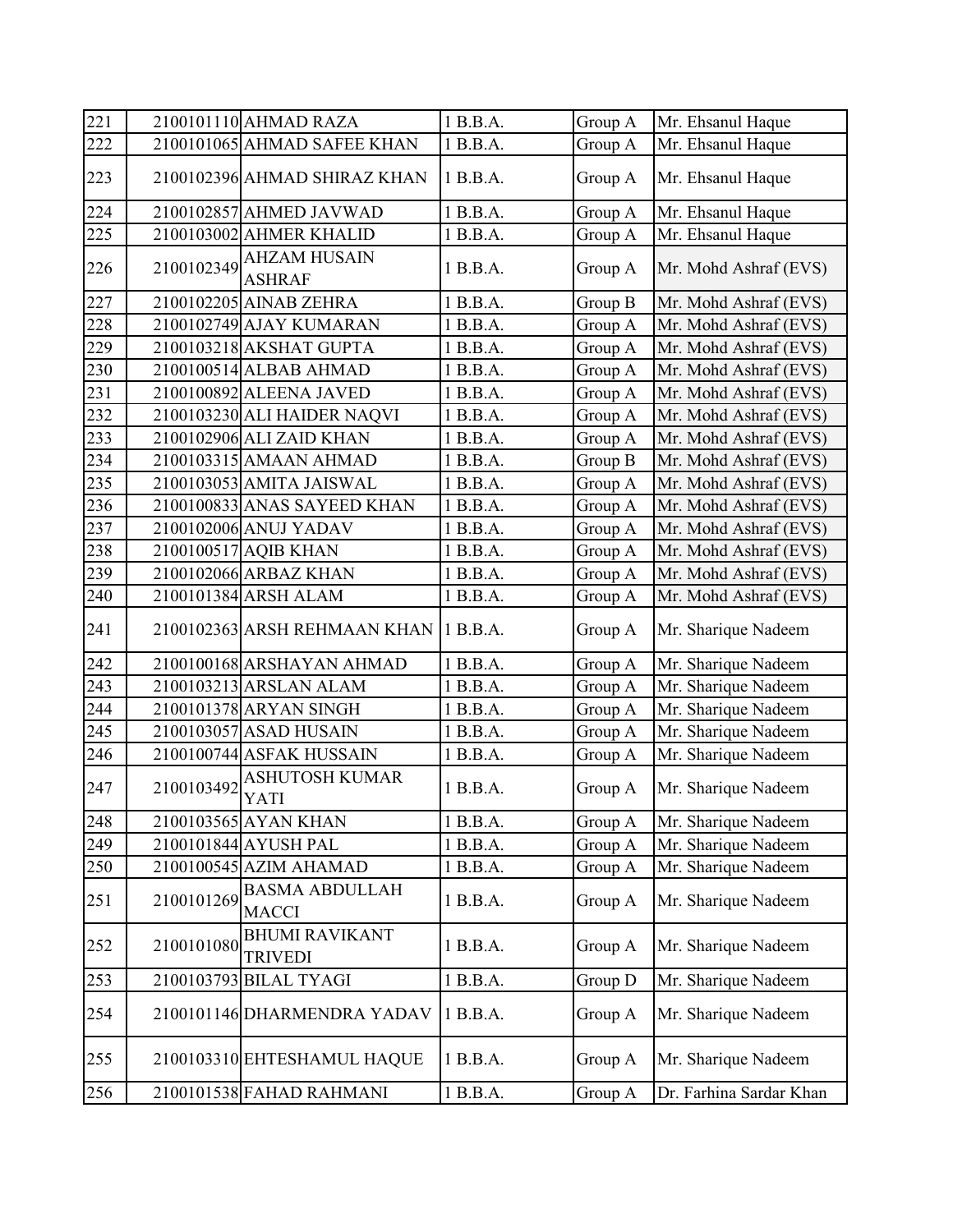| 257              |                    | 2100101196 FAISAL ALI KHAN           | 1 B.B.A. | Group A | Dr. Farhina Sardar Khan |
|------------------|--------------------|--------------------------------------|----------|---------|-------------------------|
| 258              |                    | 2100100413 FAIZ KHAN                 | 1 B.B.A. | Group A | Dr. Farhina Sardar Khan |
| 259              |                    | 2100101732 FAIZAN ALI KHAN           | 1 B.B.A. | Group A | Dr. Farhina Sardar Khan |
| 260              |                    | 2100101754 FARDEEN PATHAN            | 1 B.B.A. | Group A | Dr. Farhina Sardar Khan |
| 261              |                    | 2100102768 FARHAN AHMAD              | 1 B.B.A. | Group A | Dr. Farhina Sardar Khan |
| 262              |                    | 2100101743 FARHAN AHMAD              | 1 B.B.A. | Group A | Dr. Farhina Sardar Khan |
| 263              |                    | 2100103872 FARHAN ALAM               | 1 B.B.A. | Group B | Dr. Farhina Sardar Khan |
| 264              |                    | 2100100782 FARZANA TARANNUM          | 1 B.B.A. | Group A | Dr. Farhina Sardar Khan |
| 265              |                    | 2100102279 FATIMA BARMAKY            | 1 B.B.A. | Group A | Dr. Farhina Sardar Khan |
| 266              |                    | 2100100743 FAZAL HISAMUDDIN          | 1 B.B.A. | Group A | Dr. Farhina Sardar Khan |
| 267              |                    | 2100103514 GARVIT KUMAR GOND         | 1 B.B.A. | Group A | Dr. Farhina Sardar Khan |
| 268              |                    | 2100103080 GUNEET SINGH              | 1 B.B.A. | Group A | Dr. Farhina Sardar Khan |
| 269              |                    | 2100100432 HADI BIN AHMAD            | 1 B.B.A. | Group A | Dr. Farhina Sardar Khan |
| $\overline{270}$ |                    | 2100100706 HAMZA KAFEEL              | 1 B.B.A. | Group A | Dr. Farhina Sardar Khan |
| 271              |                    | 2100102047 HARISH KHAN               | 1 B.B.A. | Group D | Dr. Moiz Akhtar         |
| 272              |                    | 2100100278 HARISH KHAN               | 1 B.B.A. | Group A | Dr. Moiz Akhtar         |
| 273              | 2100103711         | <b>HARSH RITESH</b><br><b>SHARMA</b> | 1 B.B.A. | Group B | Dr. Moiz Akhtar         |
| 274              | 2100100682         | <b>HARSH VARDHAN</b><br><b>YADAV</b> | 1 B.B.A. | Group B | Dr. Moiz Akhtar         |
| 275              |                    | 2100101455 HIBA SIDDIQUE             | 1 B.B.A. | Group B | Dr. Moiz Akhtar         |
| $\overline{276}$ |                    | 2100100163 HIMANSHU GUPTA            | 1 B.B.A. | Group B | Dr. Moiz Akhtar         |
| 277              |                    | 2100102977 HUSSAIN ALAM              | 1 B.B.A. | Group B | Dr. Moiz Akhtar         |
| 278              |                    | 2100102320 HUZAIFA ZAINUL            | 1 B.B.A. | Group B | Dr. Moiz Akhtar         |
| 279              |                    | 2100100925 IMRAN KHAN                | 1 B.B.A. | Group B | Dr. Moiz Akhtar         |
| 280              |                    | 2100102945 INZMAM ANSARI             | 1 B.B.A. | Group B | Dr. Moiz Akhtar         |
| 281              |                    | 2100103465 IQRA KHALID               | 1 B.B.A. | Group B | Dr. Moiz Akhtar         |
| 282              |                    | 2100100458 IQRA KHANAM               | 1 B.B.A. | Group B | Dr. Moiz Akhtar         |
| 283              |                    | 2100103889 JAAFAR MOHAMMAD           | 1 B.B.A. | Group D | Dr. Moiz Akhtar         |
| 284              |                    | 2100101753 JASMINE PATHAN            | 1 B.B.A. | Group B | Dr. Moiz Akhtar         |
| 285              |                    | 2100100838 JAZA KHAN                 | 1 B.B.A. | Group B | Dr. Moiz Akhtar         |
| 286              |                    | 2100101362 KAIF KHAN                 | 1 B.B.A. | Group B | Dr. Noor Alam Khan      |
| 287              |                    | 2100100710 KAIF KHAN                 | 1 B.B.A. | Group B | Dr. Noor Alam Khan      |
| $\overline{288}$ | 2100100873 KASHFIA |                                      | 1 B.B.A. | Group B | Dr. Noor Alam Khan      |
| 289              |                    | 2100103703 KASHIF QAMAR              | 1 B.B.A. | Group B | Dr. Noor Alam Khan      |
| 290              | 2100102907 KASHISH |                                      | 1 B.B.A. | Group B | Dr. Noor Alam Khan      |
| 291              |                    | 2100104052 KASHISH HASAN             | 1 B.B.A. | Group C | Dr. Noor Alam Khan      |
| 292              |                    | 2100101741 KASIF KAMAL               | 1 B.B.A. | Group B | Dr. Noor Alam Khan      |
| 293              |                    | 2100103000 KHUBAIB AHMAD             | 1 B.B.A. | Group B | Dr. Noor Alam Khan      |
| 294              |                    | 2100102407 KHUSHI SINGH              | 1 B.B.A. | Group B | Dr. Noor Alam Khan      |
| 295              | 2100102573 MD EJAZ |                                      | 1 B.B.A. | Group B | Dr. Noor Alam Khan      |
| 296              |                    | 2100101033 MD FAIZAL                 | 1 B.B.A. | Group B | Dr. Noor Alam Khan      |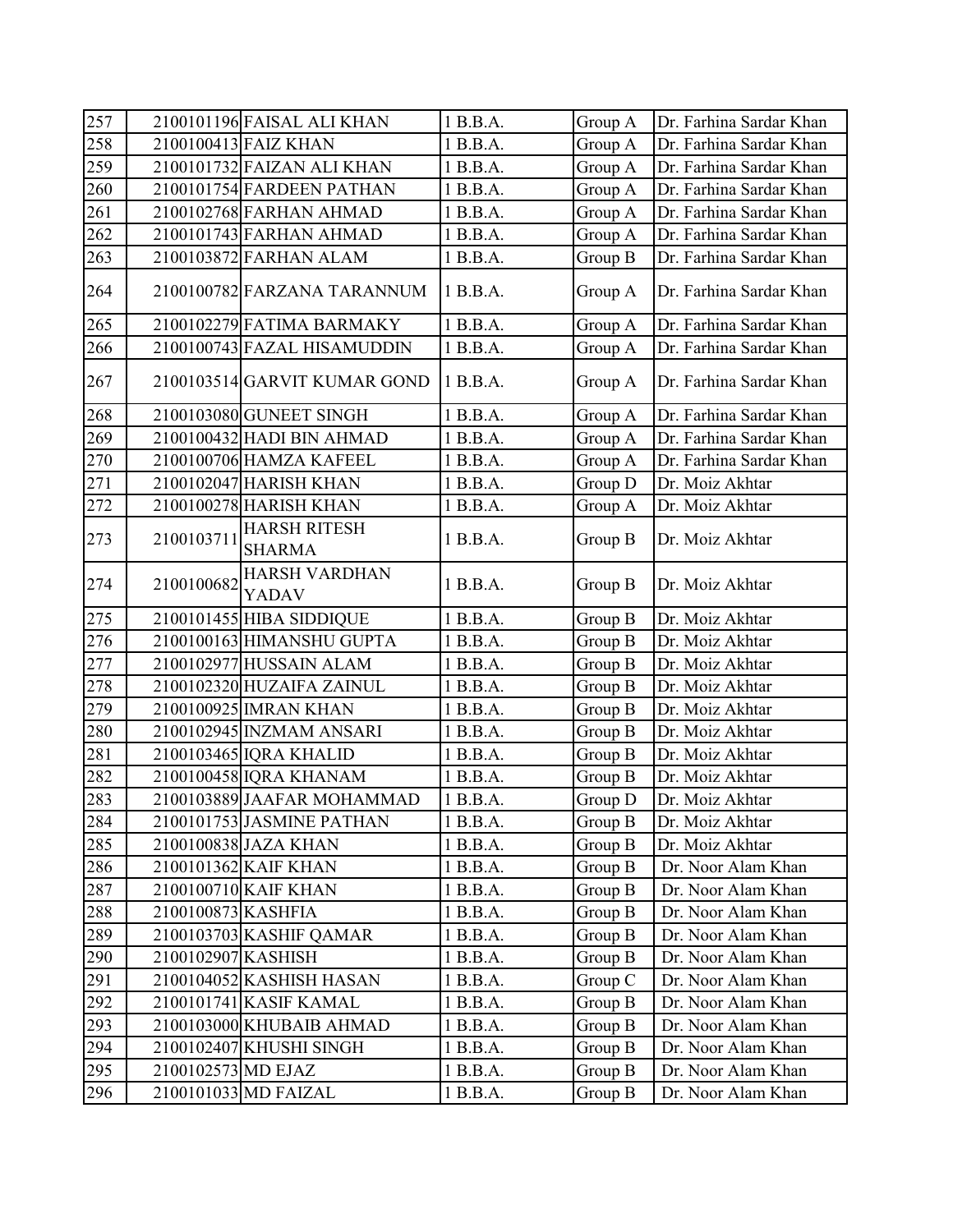| 297 | 2100104072 MD SAJID |                                            | 1 B.B.A. | Group C | Dr. Noor Alam Khan |
|-----|---------------------|--------------------------------------------|----------|---------|--------------------|
| 298 |                     | 2100102201 MIRZA RAHIL                     | 1 B.B.A. | Group B | Dr. Noor Alam Khan |
| 299 |                     | 2100100905 MOHAMMAD ADNAN                  | 1 B.B.A. | Group B | Dr. Noor Alam Khan |
| 300 | 2100103643          | MOHAMMAD ANAS<br><b>BEG</b>                | 1 B.B.A. | Group B | Dr. Noor Alam Khan |
| 301 |                     | 2100101615 MOHAMMAD ASJAD                  | 1 B.B.A. | Group B | Dr. Anand Mishra   |
| 302 |                     | 2100103657 MOHAMMAD AYAT                   | 1 B.B.A. | Group B | Dr. Anand Mishra   |
| 303 |                     | 2100100357 MOHAMMAD FAIZAN                 | 1 B.B.A. | Group B | Dr. Anand Mishra   |
| 304 | 2100101034          | <b>MOHAMMAD</b><br><b>IBRAHEEM</b>         | 1 B.B.A. | Group B | Dr. Anand Mishra   |
| 305 | 2100103758          | MOHAMMAD JUNAID<br><b>JAWED</b>            | 1 B.B.A. | Group B | Dr. Anand Mishra   |
| 306 |                     | 2100102384 MOHAMMAD KALAM                  | 1 B.B.A. | Group B | Dr. Anand Mishra   |
| 307 | 2100100058          | MOHAMMAD MUSAB<br><b>QURAISHI</b>          | 1 B.B.A. | Group B | Dr. Anand Mishra   |
| 308 |                     | 2100103659 MOHAMMAD QASIM                  | 1 B.B.A. | Group B | Dr. Anand Mishra   |
| 309 |                     | 2100101632 MOHAMMAD SABIL                  | 1 B.B.A. | Group B | Dr. Anand Mishra   |
| 310 |                     | 2100101634 MOHAMMAD SAHIL                  | 1 B.B.A. | Group B | Dr. Anand Mishra   |
| 311 | 2100100437          | MOHAMMAD SALMAN<br><b>FAROOQUI</b>         | 1 B.B.A. | Group B | Dr. Anand Mishra   |
| 312 |                     | 2100101061 MOHAMMAD SHAHID                 | 1 B.B.A. | Group B | Dr. Anand Mishra   |
| 313 | 2100100258          | MOHAMMAD SHAMS<br><b>KHAN</b>              | 1 B.B.A. | Group A | Dr. Anand Mishra   |
| 314 | 2100100828          | MOHAMMAD WAQI<br><b>ANSARI</b>             | 1 B.B.A. | Group B | Dr. Anand Mishra   |
| 315 |                     | 2100103411 MOHAMMAD YASIR                  | 1 B.B.A. | Group B | Dr. Anand Mishra   |
| 316 |                     | 2100101526 MOHAMMAD YASIR                  | 1 B.B.A. | Group B | Ms. Neyha Malik    |
| 317 |                     | 2100100442 MOHAMMAD YUSUF                  | 1 B.B.A. | Group B | Ms. Neyha Malik    |
| 318 | 2100100700          | MOHAMMAD ZEESHAN<br><b>TABREZ</b>          | 1 B.B.A. | Group B | Ms. Neyha Malik    |
| 319 |                     | 2100100371 MOHAMMED SAIF ALI               | 1 B.B.A. | Group B | Ms. Neyha Malik    |
| 320 | 2100101920          | MOHAMMED SAIF<br><b>IQBAL</b>              | 1 B.B.A. | Group B | Ms. Neyha Malik    |
| 321 | 2100101760          | MOHD ABDURRAHMAN<br><b>KHAN</b>            | 1 B.B.A. | Group B | Ms. Neyha Malik    |
| 322 |                     | 2100102034 MOHD ALMAS                      | 1 B.B.A. | Group B | Ms. Neyha Malik    |
| 323 |                     | 2100102996 MOHD AMAAN KHAN                 | 1 B.B.A. | Group B | Ms. Neyha Malik    |
| 324 |                     | 2100103164 MOHD AMAN                       | 1 B.B.A. | Group B | Ms. Neyha Malik    |
| 325 |                     | 2100100755 MOHD ANAS SIDDIQUI              | 1 B.B.A. | Group B | Ms. Neyha Malik    |
| 326 | 2100103224          | <b>MOHD AQUIB AIJAZ</b><br><b>FAROOQUI</b> | 1 B.B.A. | Group B | Ms. Neyha Malik    |
| 327 |                     | 2100103645 MOHD AREEB RAZA                 | 1 B.B.A. | Group B | Ms. Neyha Malik    |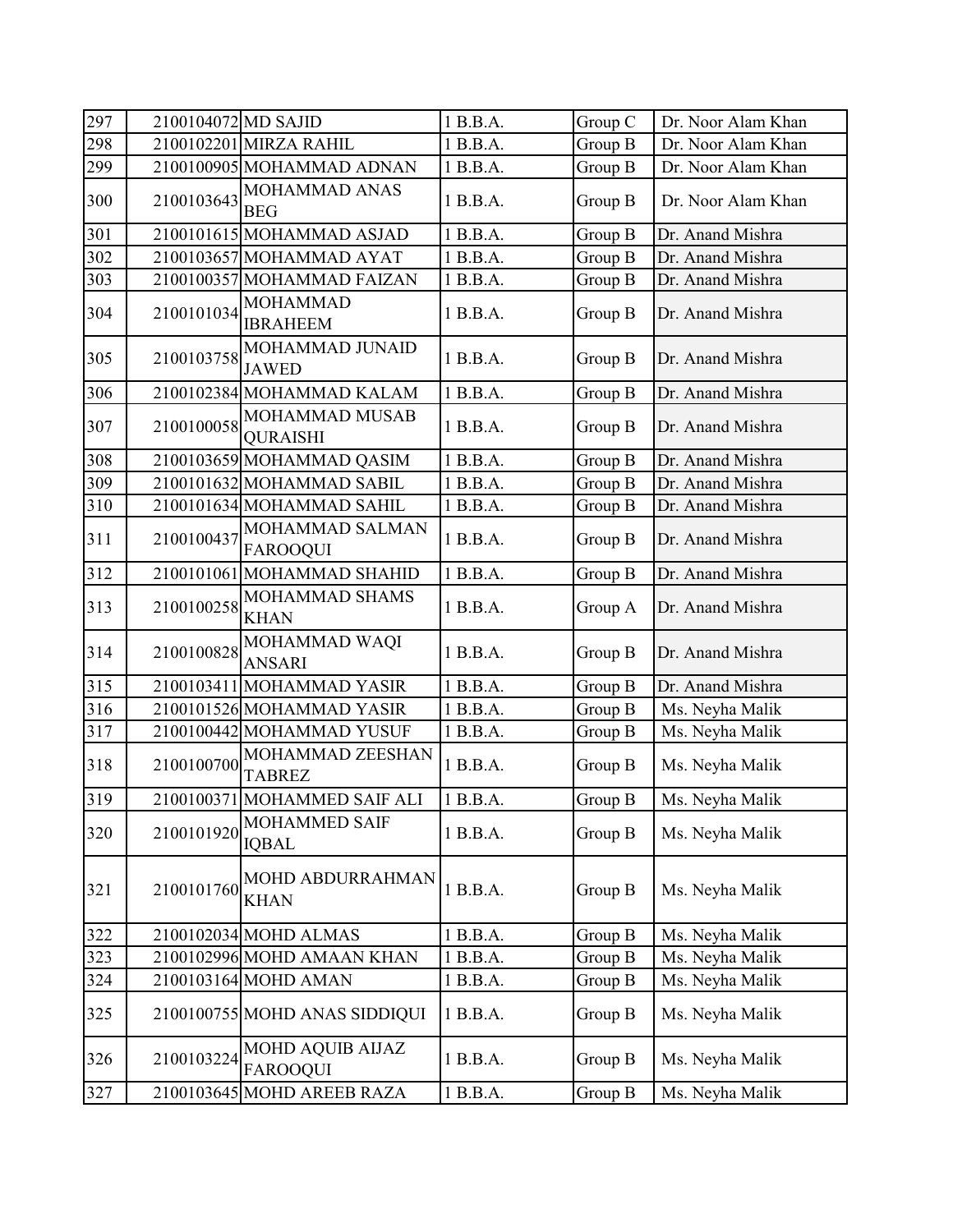| 328 | 2100101622 MOHD ARMAN                   | 1 B.B.A. | Group B | Ms. Neyha Malik    |
|-----|-----------------------------------------|----------|---------|--------------------|
| 329 | 2100101502 MOHD ARSALAN                 | 1 B.B.A. | Group B | Ms. Neyha Malik    |
| 330 | 2100102463 MOHD ASMAR                   | 1 B.B.A. | Group B | Ms. Neyha Malik    |
| 331 | 2100101325 MOHD AVAISH                  | 1 B.B.A. | Group B | Dr. Rizwana Atiq   |
| 332 | 2100101056 MOHD FAISAL ALI              | 1 B.B.A. | Group B | Dr. Rizwana Atiq   |
| 333 | 2100103114 MOHD FARAZ KAIF              | 1 B.B.A. | Group B | Dr. Rizwana Atiq   |
| 334 | 2100103408 MOHD HAMMAD ALI              | 1 B.B.A. | Group B | Dr. Rizwana Atiq   |
| 335 | 2100103226 MOHD HASHIR ALI              | 1 B.B.A. | Group B | Dr. Rizwana Atiq   |
| 336 | 2100102517 MOHD IBRAHIM                 | 1 B.B.A. | Group B | Dr. Rizwana Atiq   |
| 337 | 2100101793 MOHD IMRAN                   | 1 B.B.A. | Group B | Dr. Rizwana Atiq   |
| 338 | 2100101973 MOHD JAVED SIDDIQUI 1 B.B.A. |          | Group C | Dr. Rizwana Atiq   |
| 339 | 2100101365 MOHD KALEEM                  | 1 B.B.A. | Group C | Dr. Rizwana Atiq   |
| 340 | 2100101675 MOHD KASHIF                  | 1 B.B.A. | Group C | Dr. Rizwana Atiq   |
| 341 | 2100102322 MOHD KASHIF                  | 1 B.B.A. | Group C | Dr. Rizwana Atiq   |
| 342 | 2100101326 MOHD LARAIB                  | 1 B.B.A. | Group C | Dr. Rizwana Atiq   |
| 343 | 2100102559 MOHD LUQMAN                  | 1 B.B.A. | Group C | Dr. Rizwana Atiq   |
| 344 | 2100101619 MOHD MAAZ HASHMI             | 1 B.B.A. | Group C | Dr. Rizwana Atiq   |
| 345 | 2100102009 MOHD MASHAL                  | 1 B.B.A. | Group C | Dr. Rizwana Atiq   |
| 346 | 2100100837 MOHD MUDASSIR                | 1 B.B.A. | Group C | Dr. Saurabh Bajpai |
| 347 | 2100102242 MOHD NIHAL ANSARI            | 1 B.B.A. | Group C | Dr. Saurabh Bajpai |
| 348 | 2100100882 MOHD SAQUIB                  | 1 B.B.A. | Group C | Dr. Saurabh Bajpai |
| 349 | 2100102146 MOHD SAQUIB KHAN             | 1 B.B.A. | Group C | Dr. Saurabh Bajpai |
| 350 | 2100101714 MOHD SHAAD                   | 1 B.B.A. | Group C | Dr. Saurabh Bajpai |
| 351 | 2100103652 MOHD SUHAIL NICE             | 1 B.B.A. | Group C | Dr. Saurabh Bajpai |
| 352 | 2100100753 MOHD TAHSEEN KHAN   1 B.B.A. |          | Group C | Dr. Saurabh Bajpai |
| 353 | 2100102518 MOHD TALHA KHAN              | 1 B.B.A. | Group C | Dr. Saurabh Bajpai |
| 354 | 2100100399 MOHD ZAFAR ALAM              | 1 B.B.A. | Group B | Dr. Saurabh Bajpai |
| 355 | 2100100332 MOHD. ARHAM                  | 1 B.B.A. | Group C | Dr. Saurabh Bajpai |
| 356 | 2100101435 MOHD. ASIF KHAN              | 1 B.B.A. | Group C | Dr. Saurabh Bajpai |
| 357 | 2100100269 MOHD. HASSAN                 | 1 B.B.A. | Group B | Dr. Saurabh Bajpai |
| 358 | 2100100105 MOHIT KUMAR RAO              | 1 B.B.A. | Group C | Dr. Saurabh Bajpai |
| 359 | 2100102680 MUSKAN PRVEEN                | 1 B.B.A. | Group C | Dr. Saurabh Bajpai |
| 360 | 2100103788 NABEEL ARIF                  | 1 B.B.A. | Group C | Dr. Saurabh Bajpai |
| 361 | 2100101096 NAVEEN KUMAR                 | 1 B.B.A. | Group C | Dr. Amna Shamim    |
| 362 | 2100103232 NEHA PRAJAPATI               | 1 B.B.A. | Group C | Dr. Amna Shamim    |
| 363 | 2100101091 OMAR IQBAL ABBASI            | 1 B.B.A. | Group C | Dr. Amna Shamim    |
| 364 | 2100100690 PRIYANSHI PRAJAPATI          | 1 B.B.A. | Group C | Dr. Amna Shamim    |
| 365 | 2100100785 PRIYANSHU DRAVID             | 1 B.B.A. | Group C | Dr. Amna Shamim    |
| 366 | 2100102245 RAMSHA REHMAN                | 1 B.B.A. | Group C | Dr. Amna Shamim    |
| 367 | 2100101040 RAZA AHMAD                   | 1 B.B.A. | Group C | Dr. Amna Shamim    |
| 368 | 2100102489 REHAB                        | 1 B.B.A. | Group C | Dr. Amna Shamim    |
|     |                                         |          |         |                    |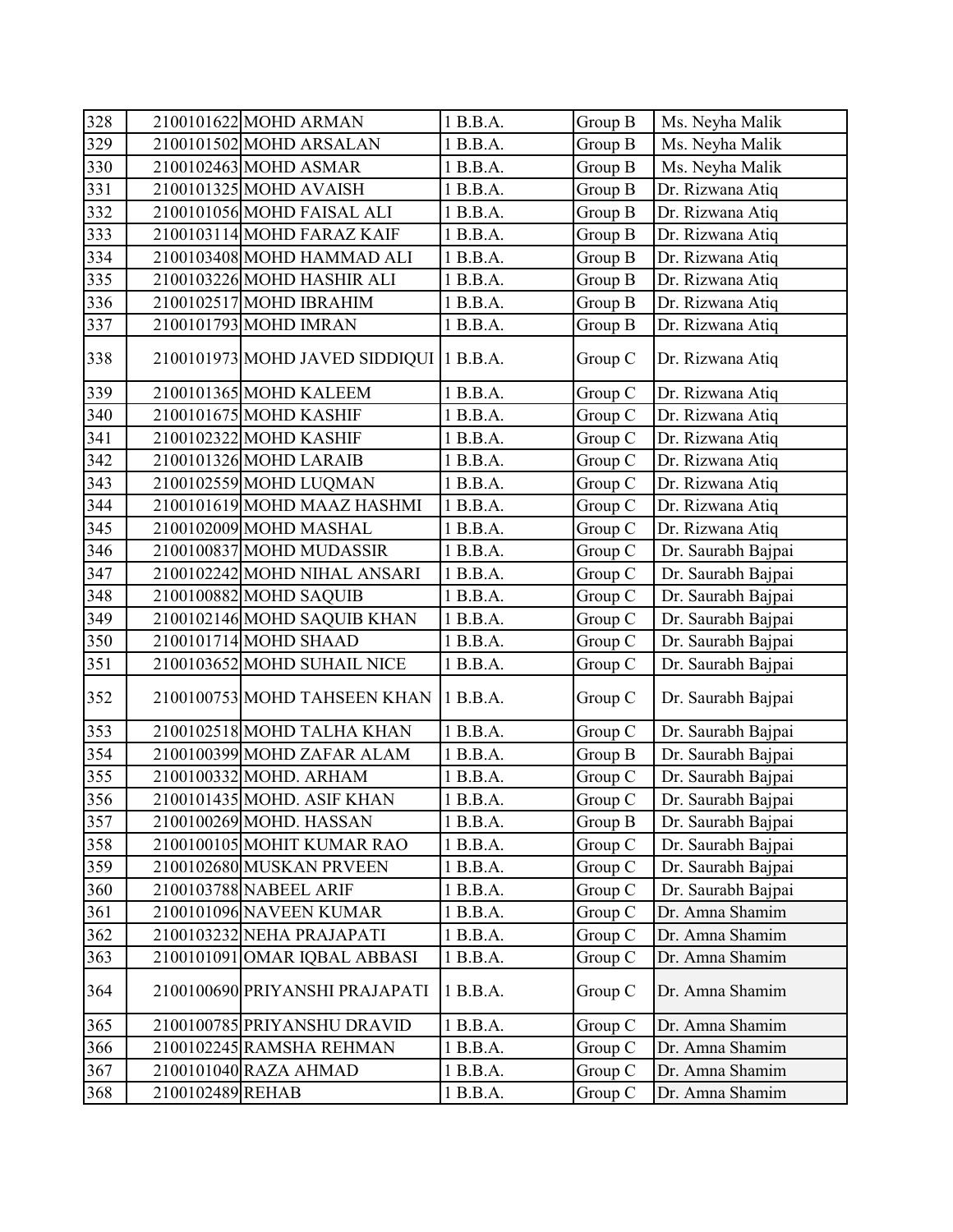| 369 |            | 2100100649 REHAN AHMAD FAISAL 1 B.B.A.         |          | Group C | Dr. Amna Shamim    |
|-----|------------|------------------------------------------------|----------|---------|--------------------|
| 370 |            | 2100100466 REYAN AHMAD KHAN                    | 1 B.B.A. | Group C | Dr. Amna Shamim    |
| 371 |            | 2100100469 RISHA MOHAMMAD                      | 1 B.B.A. | Group B | Dr. Amna Shamim    |
| 372 |            | 2100100613 RISHI GUPTA                         | 1 B.B.A. | Group C | Dr. Amna Shamim    |
| 373 |            | 2100103032 RISHI PATHAK                        | 1 B.B.A. | Group C | Dr. Amna Shamim    |
| 374 |            | 2100100780 RISHIKA SRIVASTAVA                  | 1 B.B.A. | Group C | Dr. Amna Shamim    |
| 375 |            | 2100100095 RISHIKESH KUMAR                     | 1 B.B.A. | Group C | Dr. Amna Shamim    |
| 376 |            | 2100101082 RUMI ANSARI                         | 1 B.B.A. | Group C | Dr. Shujauddin     |
| 377 |            | 2100103717 RUPANSH SINGH                       | 1 B.B.A. | Group C | Dr. Shujauddin     |
| 378 |            | 2100103448 RUQUIYA NAZ                         | 1 B.B.A. | Group C | Dr. Shujauddin     |
| 379 |            | 2100102999 SAAD AAMIR                          | 1 B.B.A. | Group C | Dr. Shujauddin     |
| 380 |            | 2100100914 SABEEHA KAUSAR                      | 1 B.B.A. | Group C | Dr. Shujauddin     |
| 381 |            | 2100101815 SACHIN YADAV                        | 1 B.B.A. | Group D | Dr. Shujauddin     |
| 382 |            | 2100102659 SAHIBA ALI                          | 1 B.B.A. | Group C | Dr. Shujauddin     |
| 383 |            | 2100100217 SAIM ALFAZ                          | 1 B.B.A. | Group C | Dr. Shujauddin     |
| 384 |            | 2100100381 SAMAR MIRZA                         | 1 B.B.A. | Group C | Dr. Shujauddin     |
| 385 |            | 2100101623 SANI ASNAIN                         | 1 B.B.A. | Group C | Dr. Shujauddin     |
| 386 |            | 2100100284 SANIYA RIZVI                        | 1 B.B.A. | Group C | Dr. Shujauddin     |
| 387 |            | 2100101810 SAQLAIN KHAN                        | 1 B.B.A. | Group D | Dr. Shujauddin     |
| 388 |            | 2100103357 SAQUIB HUSSAIN                      | 1 B.B.A. | Group C | Dr. Shujauddin     |
| 389 |            | 2100100765 SHABA KHAN                          | 1 B.B.A. | Group C | Dr. Shujauddin     |
| 390 | 2100100829 | <b>SHAH MOHD GULAM</b><br><b>AKHTAR ISMAIL</b> | 1 B.B.A. | Group C | Dr. Shujauddin     |
| 391 |            | 2100102794 SHAIKH FARHAN SERAJ 1 B.B.A.        |          | Group C | Ms. Orooj Siddiqui |
| 392 | 2100101616 | <b>SHAIKH SAHIL</b><br>SHAHNAWAZ ALAM          | 1 B.B.A. | Group C | Ms. Orooj Siddiqui |
| 393 |            | 2100102065 SHANU ALI SIDDIQUE                  | 1B.B.A.  | Group C | Ms. Orooj Siddiqui |
| 394 |            | 2100102269 SHARIQUE JAMEEL                     | 1 B.B.A. | Group C | Ms. Orooj Siddiqui |
| 395 | 2100102112 | <b>SHASHI KUMAR</b><br><b>PANDEY</b>           | 1 B.B.A. | Group C | Ms. Orooj Siddiqui |
| 396 |            | 2100104074 SHEEFA ANSARI                       | 1 B.B.A. | Group D | Ms. Orooj Siddiqui |
| 397 |            | 2100100923 SHIFA BANO                          | 1 B.B.A. | Group C | Ms. Orooj Siddiqui |
| 398 |            | 2100102347 SHISHIR KUMAR SINGH 1 B.B.A.        |          | Group C | Ms. Orooj Siddiqui |
| 399 | 2100100164 | <b>SHIVAM KUMAR</b><br><b>PANDEY</b>           | 1 B.B.A. | Group D | Ms. Orooj Siddiqui |
| 400 |            | 2100100704 SHRUTI MISHRA                       | 1 B.B.A. | Group D | Ms. Orooj Siddiqui |
| 401 | 2100103006 | <b>SIDDHARTH</b><br><b>CHAUDHARY</b>           | 1 B.B.A. | Group D | Ms. Orooj Siddiqui |
| 402 |            | 2100100351 SIDRAH KHAN                         | 1 B.B.A. | Group B | Ms. Orooj Siddiqui |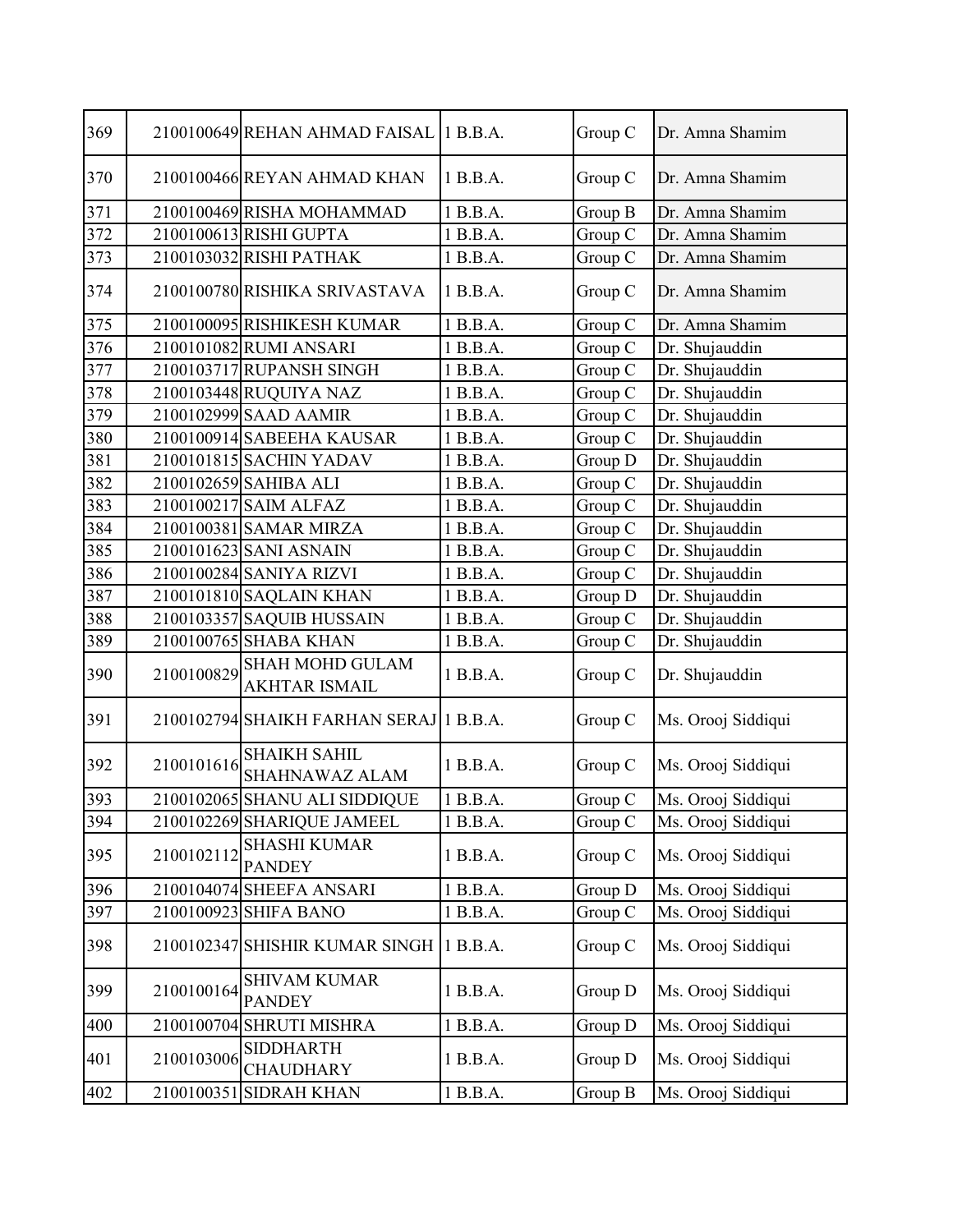| 403 |            | 2100101014 SOHAIL KHAN                        | 1 B.B.A.      | Group D | Ms. Orooj Siddiqui   |
|-----|------------|-----------------------------------------------|---------------|---------|----------------------|
| 404 |            | 2100102563 SUBHAN TAHIR                       | 1 B.B.A.      | Group D | Ms. Orooj Siddiqui   |
| 405 |            | 2100102126 SUHAIL AKHTAR                      | 1 B.B.A.      | Group D | Ms. Orooj Siddiqui   |
| 406 |            | 2100100075 SUNEZIA SIDDIQUI                   | 1 B.B.A.      | Group A | Ms. Farheen Siddiqui |
| 407 |            | 2100102661 SUZAN ALUEL KAT                    | 1 B.B.A.      | Group D | Ms. Farheen Siddiqui |
| 408 |            | 2100102225 SYED ABIS RAZA                     | 1 B.B.A.      | Group D | Ms. Farheen Siddiqui |
| 409 |            | 2100100926 SYED AHMAD ASHRAF                  | 1 B.B.A.      | Group D | Ms. Farheen Siddiqui |
| 410 | 2100103599 | <b>SYED FAZEELAT</b><br><b>ABBAS</b>          | 1 B.B.A.      | Group D | Ms. Farheen Siddiqui |
| 411 | 2100103637 | <b>SYED MOHAMMAD</b><br><b>MUNTAZIR ZAIDI</b> | 1 B.B.A.      | Group D | Ms. Farheen Siddiqui |
| 412 | 2100100673 | <b>SYED MOHAMMED</b><br><b>ARSH</b>           | 1 B.B.A.      | Group D | Ms. Farheen Siddiqui |
| 413 | 2100100472 | TAFAZZUL HUSSAIN<br><b>KHAN</b>               | 1 B.B.A.      | Group D | Ms. Farheen Siddiqui |
| 414 |            | 2100104078 TANVEER AHMAD                      | 1 B.B.A.      | Group C | Ms. Farheen Siddiqui |
| 415 |            | 2100101689 TANYA PRIYADARSHI                  | 1 B.B.A.      | Group D | Ms. Farheen Siddiqui |
| 416 |            | 2100104044 TARIQ SIDDIQUI                     | 1 B.B.A.      | Group D | Ms. Farheen Siddiqui |
| 417 |            | 2100101007 UBESH AHAMAD                       | 1 B.B.A.      | Group D | Ms. Farheen Siddiqui |
| 418 |            | 2100100150 UMRA BASIT                         | 1 B.B.A.      | Group D | Ms. Farheen Siddiqui |
| 419 |            | 2100101004 UROOJ FATIMA                       | 1 B.B.A.      | Group D | Ms. Farheen Siddiqui |
| 420 |            | 2100102025 UTKARSH SACHAN                     | 1 B.B.A.      | Group D | Ms. Farheen Siddiqui |
| 421 |            | 2100100799 VANSH GUPTA                        | 1 B.B.A.      | Group D | Mr. Raj Askari       |
| 422 |            | 2100101072 VIVEK YADAV                        | 1 B.B.A.      | Group D | Mr. Raj Askari       |
| 423 |            | 2100100721 YOUSUF KHAN                        | 1 B.B.A.      | Group D | Mr. Raj Askari       |
| 424 |            | 2100100146 ZAID LATIF                         | 1 B.B.A.      | Group D | Mr. Raj Askari       |
| 425 |            | 2100100238 ZAYN ALI KHAN                      | 1 B.B.A.      | Group D | Mr. Raj Askari       |
| 426 |            | 2100101078 ZIKRA KHAN                         | 1 B.B.A.      | Group D | Mr. Raj Askari       |
| 427 |            | 2100101329 ADITYA KUSHWAHA                    | 1 B.B.A.(IBM) | Group A | Mr. Raj Askari       |
| 428 | 2100100296 | <b>ALI ABBAS SYED</b><br><b>NAQVI</b>         | 1 B.B.A.(IBM) | Group A | Mr. Raj Askari       |
| 429 |            | 2100100759 ARIFA RIZWAN                       | 1 B.B.A.(IBM) | Group A | Mr. Raj Askari       |
| 430 |            | 2100102979 AVIRAJ VERMA                       | 1 B.B.A.(IBM) | Group A | Mr. Raj Askari       |
| 431 |            | 2100103227 IBADUR RAHMAN                      | 1 B.B.A.(IBM) | Group A | Mr. Raj Askari       |
| 432 | 2100100281 | <b>MOHAMMAD</b><br><b>SHARJEEL</b>            | 1 B.B.A.(IBM) | Group A | Mr. Raj Askari       |
| 433 |            | 2100104073 MOHD TALHA KHAN                    | 1 B.B.A.(IBM) | Group A | Mr. Raj Askari       |
| 434 | 2100100843 | MOHEMMAD QASIM<br><b>ABBAS</b>                | 1 B.B.A.(IBM) | Group A | Mr. Raj Askari       |
| 435 |            | 2100100885 SHIVANSH BAJPAI                    | 1 B.B.A.(IBM) | Group A | Mr. Raj Askari       |
| 436 | 2100103450 | <b>SYED ABDULLAH BIN</b><br>ALI               | 1 B.B.A.(IBM) | Group A | Mr. Divesh Dutt      |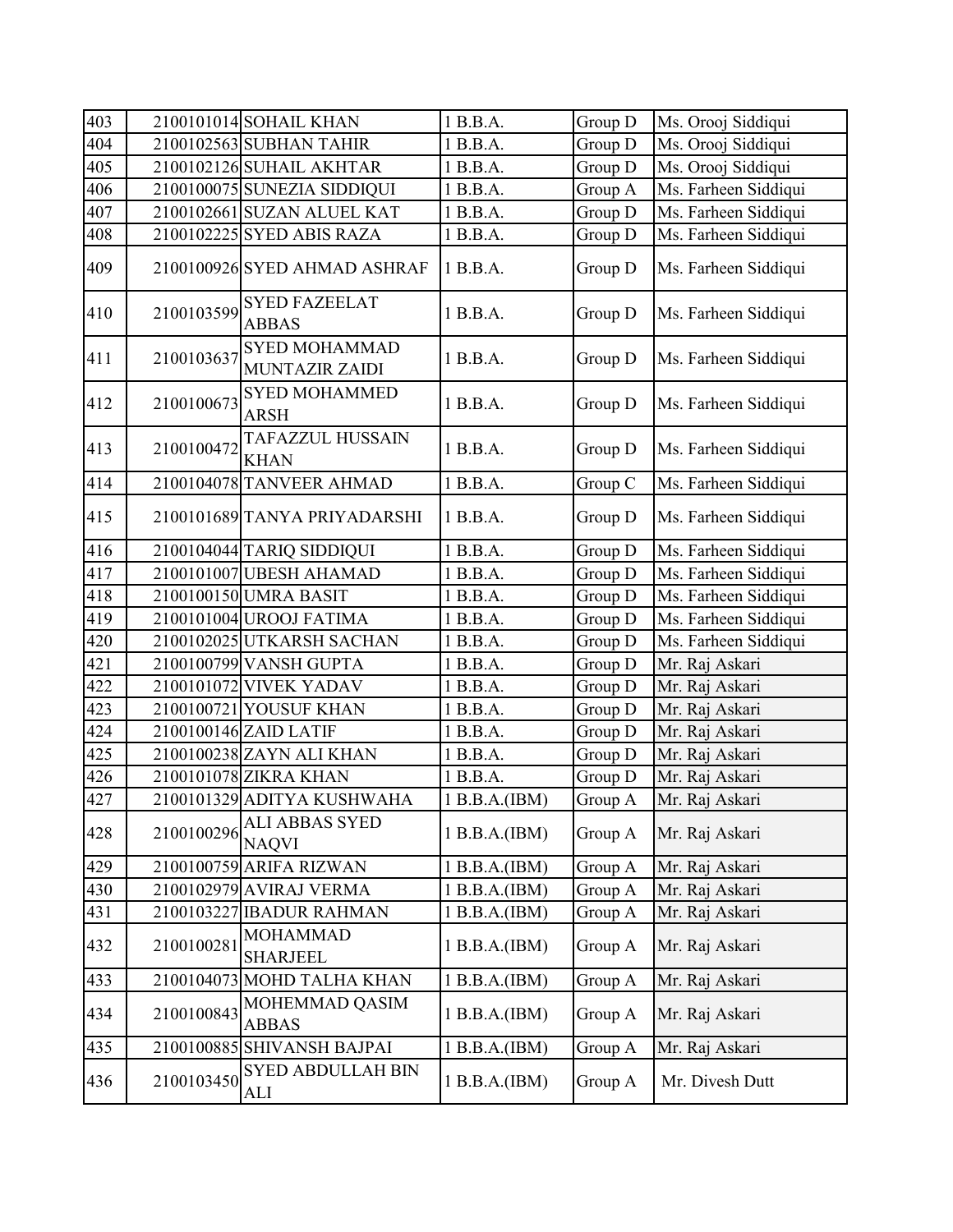| 437 |            | 2100103079 PRABHAKAR SHARMA            | 1 B.B.A. (SCM) | Group A | Mr. Divesh Dutt   |
|-----|------------|----------------------------------------|----------------|---------|-------------------|
| 438 | 2100100134 | <b>SAMARTH</b><br><b>SRIVASTAVA</b>    | 1 B.B.A. (SCM) | Group A | Mr. Divesh Dutt   |
| 439 |            | 2100102523 AACHAL KHANNA               | 1 B.Com.(Hon.) | Group A | Mr. Divesh Dutt   |
| 440 |            | 2100101833 ABDUL HAMEED                | 1 B.Com.(Hon.) | Group A | Mr. Divesh Dutt   |
| 441 |            | 2100103751 ABDUL WARIS                 | 1 B.Com.(Hon.) | Group A | Mr. Divesh Dutt   |
| 442 |            | 2100103674 ABDUL ZISHAN                | 1 B.Com.(Hon.) | Group A | Mr. Divesh Dutt   |
| 443 |            | 2100102119 ABDULLAH ASHFAQUE           | 1 B.Com.(Hon.) | Group A | Mr. Divesh Dutt   |
| 444 |            | 2100100922 ABDULLAH HUSSAIN            | 1 B.Com.(Hon.) | Group A | Mr. Divesh Dutt   |
| 445 |            | 2100100907 ABDURRAHMAN                 | 1 B.Com.(Hon.) | Group A | Mr. Divesh Dutt   |
| 446 |            | 2100102406 ABHINAV VERMA               | 1 B.Com.(Hon.) | Group A | Mr. Divesh Dutt   |
| 447 |            | 2100102522 ABHISHEK RAJ                | 1 B.Com.(Hon.) | Group A | Mr. Divesh Dutt   |
| 448 |            | 2100102131 ABID REHMAN                 | 1 B.Com.(Hon.) | Group A | Mr. Divesh Dutt   |
| 449 |            | 2100101766 ABU BAKAR ANSARI            | 1 B.Com.(Hon.) | Group A | Mr. Divesh Dutt   |
| 450 |            | 2100102819 ACHYUT DWIVEDI              | 1 B.Com.(Hon.) | Group A | Mr. Divesh Dutt   |
| 451 |            | 2100102453 ADEEBA SIDDIQUI             | 1 B.Com.(Hon.) | Group A | Mr. Divesh Dutt   |
| 452 |            | 2100101115 ADNAN VAKEEL                | 1 B.Com.(Hon.) | Group A | Mr. Divesh Dutt   |
| 453 |            | 2100100543 AFROJ ALAM                  | 1 B.Com.(Hon.) | Group A | Mr. Divesh Dutt   |
| 454 |            | 2100103828 AHMAD RAZA                  | 1 B.Com.(Hon.) | Group A | Mr. Divesh Dutt   |
| 455 |            | 2100102691 AHMAD ZOHEB                 | 1 B.Com.(Hon.) | Group A | Mr. Divesh Dutt   |
| 456 |            | 2100101133 AHMED FAKHRUDDIN            | 1 B.Com.(Hon.) | Group A | Mr. Divesh Dutt   |
| 457 |            | 2100102533 AIMAN ANSARI                | 1 B.Com.(Hon.) | Group A | Mr. Divesh Dutt   |
| 458 |            | 2100104003 AISHA WAHAB                 | 1 B.Com.(Hon.) | Group C | Mr. Divesh Dutt   |
| 459 | 2100101964 | AISHWARYA PRATAP<br><b>SINGH</b>       | 1 B.Com.(Hon.) | Group A | Mr. Divesh Dutt   |
| 460 | 2100100358 | <b>AKHILESH KUMAR</b><br><b>PATHAK</b> | 1 B.Com.(Hon.) | Group A | Mr. Divesh Dutt   |
| 461 |            | 2100102527 AKSHAT AGARWAL              | 1 B.Com.(Hon.) | Group A | Mr. Shahab Ud Din |
| 462 |            | 2100102226 ALFIA KHAN                  | 1 B.Com.(Hon.) | Group A | Mr. Shahab Ud Din |
| 463 |            | 2100102394 ALHAM AMIR KHAN             | 1 B.Com.(Hon.) | Group A | Mr. Shahab Ud Din |
| 464 |            | 2100102237 ALIYA SAEED                 | 1 B.Com.(Hon.) | Group A | Mr. Shahab Ud Din |
| 465 |            | 2100100110 ALIYA ZAMEER                | 1 B.Com.(Hon.) | Group A | Mr. Shahab Ud Din |
| 466 |            | 2100102467 ALMEEN FATIMA               | 1 B.Com.(Hon.) | Group A | Mr. Shahab Ud Din |
| 467 |            | 2100103402 ALOK VISHWAKARMA            | 1 B.Com.(Hon.) | Group A | Mr. Shahab Ud Din |
| 468 |            | 2100103689 ALTAF MAZHAR                | 1 B.Com.(Hon.) | Group A | Mr. Shahab Ud Din |
| 469 |            | 2100101767 AMAAN ANSARI                | 1 B.Com.(Hon.) | Group A | Mr. Shahab Ud Din |
| 470 |            | 2100101783 AMAN NEYAZ                  | 1 B.Com.(Hon.) | Group B | Mr. Shahab Ud Din |
| 471 |            | 2100102398 AMOD KUMAR                  | 1 B.Com.(Hon.) | Group A | Mr. Shahab Ud Din |
| 472 |            | 2100101829 AMRITA SINGH                | 1 B.Com.(Hon.) | Group A | Mr. Shahab Ud Din |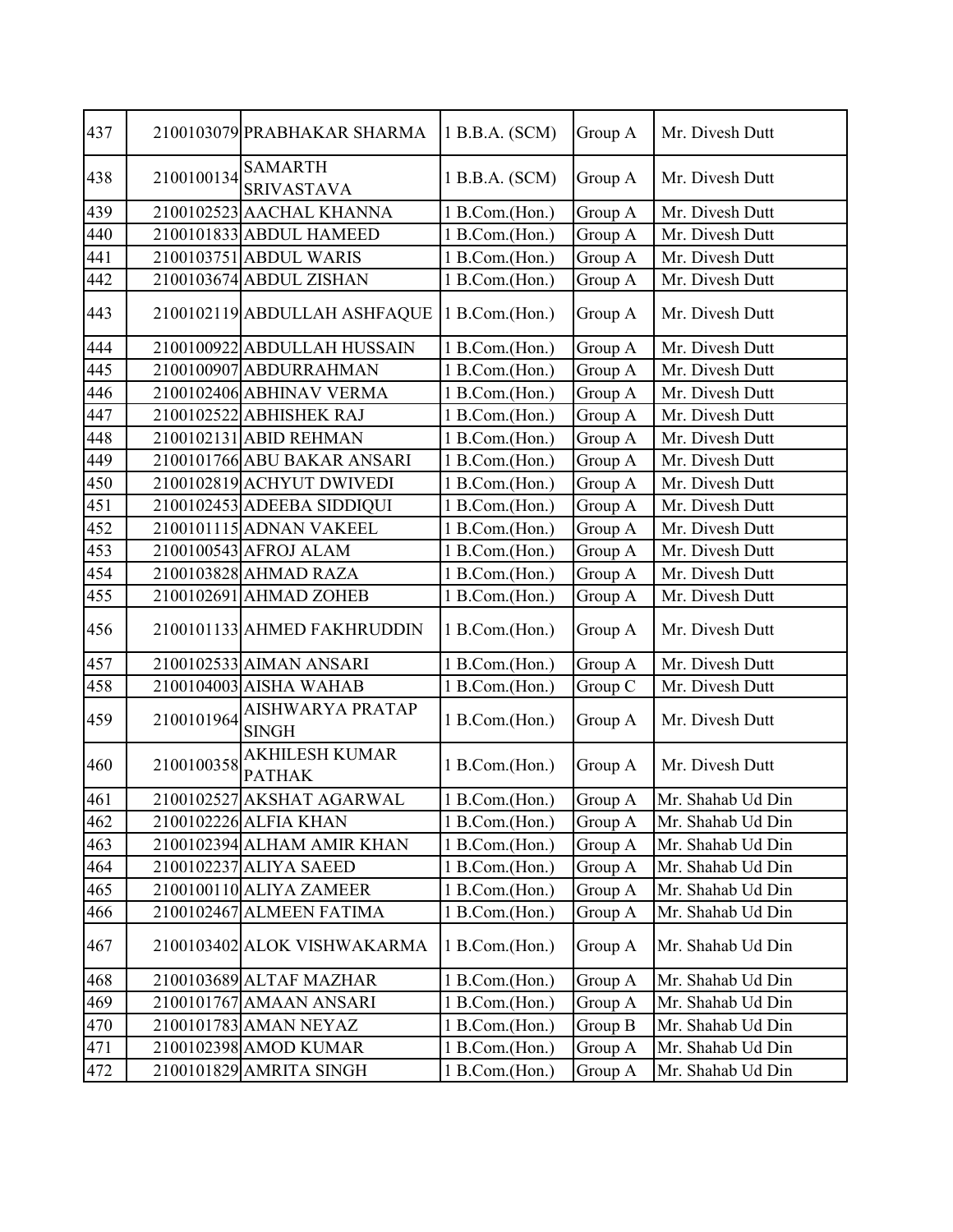| 473 |                     | 2100100539 ANAIDA SHAHNAWAZ                    | 1 B.Com.(Hon.) | Group A | Mr. Shahab Ud Din        |
|-----|---------------------|------------------------------------------------|----------------|---------|--------------------------|
| 474 |                     | 2100102168 ANAMTA MOIN                         | 1 B.Com.(Hon.) | Group B | Mr. Shahab Ud Din        |
| 475 |                     | 2100101278 ANJALI YADAV                        | 1 B.Com.(Hon.) | Group A | Mr. Shahab Ud Din        |
| 476 |                     | 2100102784 ANKIT RAI                           | 1 B.Com.(Hon.) | Group A | Dr. Fatima Fahrish       |
| 477 |                     | 2100101952 ANKITA SINGH                        | 1 B.Com.(Hon.) | Group A | Dr. Fatima Fahrish       |
| 478 |                     | 2100100699 ANMOL SINGH                         | 1 B.Com.(Hon.) | Group A | Dr. Fatima Fahrish       |
| 479 |                     | 2100102185 ANSARI TALAT                        | 1 B.Com.(Hon.) | Group A | Dr. Fatima Fahrish       |
| 480 |                     | 2100102490 ANSHIKA SINGH                       | 1 B.Com.(Hon.) | Group A | Dr. Fatima Fahrish       |
| 481 |                     | 2100101171 ANSHIT DHAR DWIVEDI 1 B.Com. (Hon.) |                | Group A | Dr. Fatima Fahrish       |
| 482 |                     | 2100102256 ANUKUL DATT                         | 1 B.Com.(Hon.) | Group A | Dr. Fatima Fahrish       |
| 483 |                     | 2100102286 ANUSHKA RAI                         | 1 B.Com.(Hon.) | Group A | Dr. Fatima Fahrish       |
| 484 |                     | 2100102212 ANUSHKA SINGH                       | 1 B.Com.(Hon.) | Group A | Dr. Fatima Fahrish       |
| 485 | 2100102663          | <b>ANYIEL RAMADAN</b><br><b>CHADAR</b>         | 1 B.Com.(Hon.) | Group A | Dr. Fatima Fahrish       |
| 486 |                     | 2100101084 AQUIB JAVED                         | 1 B.Com.(Hon.) | Group A | Dr. Fatima Fahrish       |
| 487 |                     | 2100101768 ARAF KHAN                           | 1 B.Com.(Hon.) | Group A | Dr. Fatima Fahrish       |
| 488 |                     | 2100101043 ARHAM SAYEED                        | 1 B.Com.(Hon.) | Group A | Dr. Fatima Fahrish       |
| 489 |                     | 2100100147 ARPITA VERMA                        | 1 B.Com.(Hon.) | Group A | Dr. Fatima Fahrish       |
| 490 | 2100102298 ARYAN    |                                                | 1 B.Com.(Hon.) | Group A | Dr. Fatima Fahrish       |
| 491 |                     | 2100103161 ARZOO SIDDIQUI                      | 1 B.Com.(Hon.) | Group A | Dr. Kainat Akhtar Usmani |
| 492 | 2100103050 ASAD ALI |                                                | 1 B.Com.(Hon.) | Group A | Dr. Kainat Akhtar Usmani |
| 493 |                     | 2100102137 ASHRAF RIZWAN                       | 1 B.Com.(Hon.) | Group A | Dr. Kainat Akhtar Usmani |
| 494 |                     | 2100100252 ASHUTOSH YADAV                      | 1 B.Com.(Hon.) | Group A | Dr. Kainat Akhtar Usmani |
| 495 |                     | 2100102498 ATEEB AKHTAR                        | 1 B.Com.(Hon.) | Group B | Dr. Kainat Akhtar Usmani |
| 496 |                     | 2100103142 AVINASH GUPTA                       | 1 B.Com.(Hon.) | Group A | Dr. Kainat Akhtar Usmani |
| 497 |                     | 2100102771 AWAAN KHAN                          | 1 B.Com.(Hon.) | Group A | Dr. Kainat Akhtar Usmani |
| 498 |                     | 2100104060 AYAN SHAHAB                         | 1 B.Com.(Hon.) | Group C | Dr. Kainat Akhtar Usmani |
| 499 |                     | 2100101044 AYUSH DUTTA                         | 1 B.Com.(Hon.) | Group A | Dr. Kainat Akhtar Usmani |
| 500 |                     | 2100100947 AYUSH GUPTA                         | 1 B.Com.(Hon.) | Group A | Dr. Kainat Akhtar Usmani |
| 501 |                     | 2100103472 AYUSH SHUKLA                        | 1 B.Com.(Hon.) | Group B | Dr. Kainat Akhtar Usmani |
| 502 |                     | 2100102462 AYUSH SINGH                         | 1 B.Com.(Hon.) | Group B | Dr. Kainat Akhtar Usmani |
| 503 |                     | 2100101765 AZAN ANSARI                         | 1 B.Com.(Hon.) | Group B | Dr. Kainat Akhtar Usmani |
| 504 |                     | 2100102188 BAKHTAWAR ALI                       | 1 B.Com.(Hon.) | Group B | Dr. Kainat Akhtar Usmani |
| 505 |                     | 2100101181 BELAL AHMAD                         | 1 B.Com.(Hon.) | Group B | Dr. Kainat Akhtar Usmani |
| 506 |                     | 2100102241 BUSHRA JAFRI                        | 1 B.Com.(Hon.) | Group B | Dr. Zain Mehdi           |
| 507 |                     | 2100103333 BUSHRA KALAM                        | 1 B.Com.(Hon.) | Group B | Dr. Zain Mehdi           |
| 508 |                     | 2100100421 DANISH KHAN                         | 1 B.Com.(Hon.) | Group B | Dr. Zain Mehdi           |
| 509 |                     | 2100103322 DEEP GUPTA                          | 1 B.Com.(Hon.) | Group B | Dr. Zain Mehdi           |
| 510 |                     | 2100101452 DEVIKA SRIVASTAVA                   | 1 B.Com.(Hon.) | Group A | Dr. Zain Mehdi           |
| 511 | 2100102138          | <b>DHIRENDRA KUMAR</b><br>YADAV                | 1 B.Com.(Hon.) | Group B | Dr. Zain Mehdi           |
| 512 |                     | 2100100891 ESHA RIZVI                          | 1 B.Com.(Hon.) | Group B | Dr. Zain Mehdi           |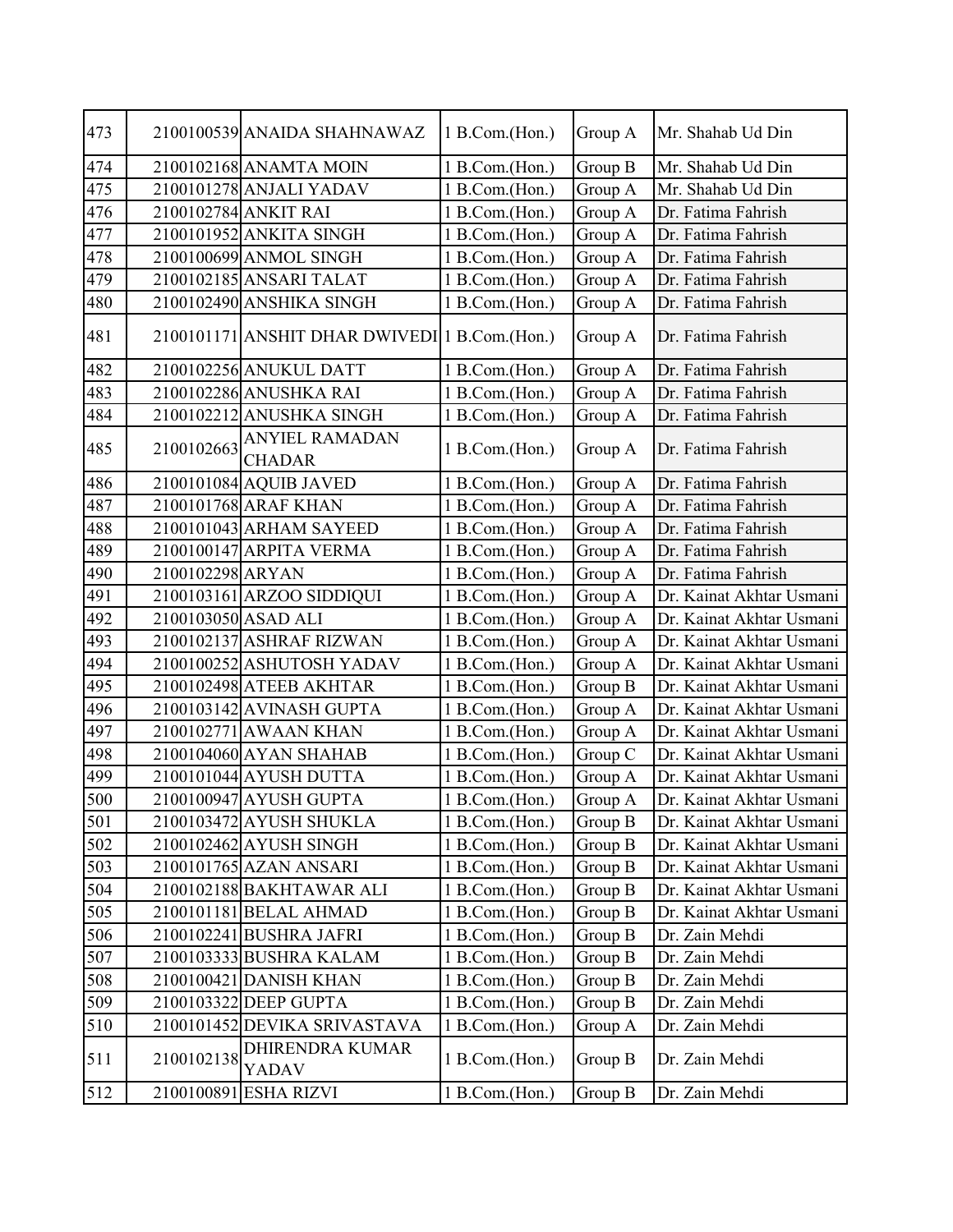| 513 |                    | 2100103270 FAIQUA ARIF                       | 1 B.Com.(Hon.) | Group B | Dr. Zain Mehdi         |
|-----|--------------------|----------------------------------------------|----------------|---------|------------------------|
| 514 |                    | 2100101642 FAISAL NAUSHAD                    | 1 B.Com.(Hon.) | Group B | Dr. Zain Mehdi         |
| 515 |                    | 2100101085 FAIZAN KHAN                       | 1 B.Com.(Hon.) | Group B | Dr. Zain Mehdi         |
| 516 |                    | 2100101219 FAIZAN MUSTAFA                    | 1 B.Com.(Hon.) | Group B | Dr. Zain Mehdi         |
| 517 |                    | 2100103435 FARAJ AHAMAD                      | 1 B.Com.(Hon.) | Group B | Dr. Zain Mehdi         |
| 518 |                    | 2100101301 FARDIN ALAM                       | 1 B.Com.(Hon.) | Group B | Dr. Zain Mehdi         |
| 519 |                    | 2100102391 FARHAN AHMAD                      | 1 B.Com.(Hon.) | Group B | Dr. Zain Mehdi         |
| 520 |                    | 2100101657 FARHAN KHAN                       | 1 B.Com.(Hon.) | Group B | Dr. Zain Mehdi         |
| 521 |                    | 2100101045 FARHAN MUSTAFA                    | 1 B.Com.(Hon.) | Group B | Dr. Wahaj Mohsin       |
| 522 | 2100103698 FARHEEN |                                              | 1 B.Com.(Hon.) | Group B | Dr. Wahaj Mohsin       |
| 523 |                    | 2100103823 FATIMA IRFAN                      | 1 B.Com.(Hon.) | Group B | Dr. Wahaj Mohsin       |
| 524 |                    | 2100102593 GHAZI ABBAS                       | 1 B.Com.(Hon.) | Group B | Dr. Wahaj Mohsin       |
| 525 |                    | 2100101777 GITANJALI SINGH                   | 1 B.Com.(Hon.) | Group B | Dr. Wahaj Mohsin       |
| 526 |                    | 2100101427 GRACE JACOB                       | 1 B.Com.(Hon.) | Group B | Dr. Wahaj Mohsin       |
| 527 |                    | 2100101764 GUFRAN AZAM                       | 1 B.Com.(Hon.) | Group B | Dr. Wahaj Mohsin       |
| 528 |                    | 2100101015 GULFIZA KHANAM                    | 1 B.Com.(Hon.) | Group B | Dr. Wahaj Mohsin       |
| 529 |                    | 2100102289 GURIA PRASAD                      | 1 B.Com.(Hon.) | Group B | Dr. Wahaj Mohsin       |
| 530 |                    | 2100103362 GURJEET KAUR                      | 1 B.Com.(Hon.) | Group A | Dr. Wahaj Mohsin       |
| 531 |                    | 2100101212 HAIDER ALI KHAN                   | 1 B.Com.(Hon.) | Group B | Dr. Wahaj Mohsin       |
| 532 |                    | 2100102756 HAMD NIZAM                        | 1 B.Com.(Hon.) | Group B | Dr. Wahaj Mohsin       |
| 533 |                    | 2100100463 HAMID ANSARI                      | 1 B.Com.(Hon.) | Group B | Dr. Wahaj Mohsin       |
| 534 |                    | 2100100251 HARSH DUBEY                       | 1 B.Com.(Hon.) | Group B | Dr. Wahaj Mohsin       |
| 535 |                    | 2100102499 HASSAN AHMAD KHAN 1 B.Com. (Hon.) |                | Group B | Dr. Wahaj Mohsin       |
| 536 |                    | 2100103664 HAZIQUE KHAN                      | 1 B.Com.(Hon.) | Group D | Ms. Nazia Akhlaq       |
| 537 |                    | 2100103781 HIRA KHALID                       | 1 B.Com.(Hon.) | Group D | Ms. Nazia Akhlaq       |
| 538 |                    | 2100102259 HITESH CHAUDHARY                  | 1 B.Com.(Hon.) | Group B | Ms. Nazia Akhlaq       |
| 539 |                    | 2100102444 HOZAIFA RAHMAN                    | 1 B.Com.(Hon.) | Group B | Ms. Nazia Akhlaq       |
| 540 |                    | 2100103866 ILMA FIROZ                        | 1 B.Com.(Hon.) | Group B | Ms. Nazia Akhlaq       |
| 541 |                    | 2100101346 IRFAN ANSARI                      | 1 B.Com.(Hon.) | Group B | Ms. Nazia Akhlaq       |
| 542 |                    | 2100100293 ISBA KHAN                         | 1 B.Com.(Hon.) | Group B | Ms. Nazia Akhlaq       |
| 543 |                    | 2100100566 ISMA PARVEEN                      | 1 B.Com.(Hon.) | Group B | Ms. Nazia Akhlaq       |
| 544 | 2100101812         | <b>JAHANGIR ALAM</b><br><b>SIDDIQUI</b>      | 1 B.Com.(Hon.) | Group B | Ms. Nazia Akhlaq       |
| 545 |                    | 2100103906 JHANVI YADAV                      | 1 B.Com.(Hon.) | Group C | Ms. Nazia Akhlaq       |
| 546 |                    | 2100101961 KAIF AHMAD KHAN                   | 1 B.Com.(Hon.) | Group B | Ms. Nazia Akhlaq       |
| 547 |                    | 2100102246 KARAN SINGH                       | 1 B.Com.(Hon.) | Group B | Ms. Nazia Akhlaq       |
| 548 |                    | 2100102993 KAUSHAKI VERMA                    | 1 B.Com.(Hon.) | Group B | Ms. Nazia Akhlaq       |
| 549 |                    | 2100100393 KHUBAIB ALI                       | 1 B.Com.(Hon.) | Group B | Ms. Nazia Akhlaq       |
| 550 |                    | 2100101222 KHUSHI DUBEY                      | 1 B.Com.(Hon.) | Group B | Ms. Nazia Akhlaq       |
| 551 |                    | 2100102816 KHUSHI SRIVASTAVA                 | 1 B.Com.(Hon.) | Group B | Mr. Mohd Ariz Siddiqui |
| 552 |                    | 2100100854 KRISHNA KR GUPTA                  | 1 B.Com.(Hon.) | Group B | Mr. Mohd Ariz Siddiqui |
| 553 |                    | 2100102364 LARAIB AHMAD KHAN                 | 1 B.Com.(Hon.) | Group B | Mr. Mohd Ariz Siddiqui |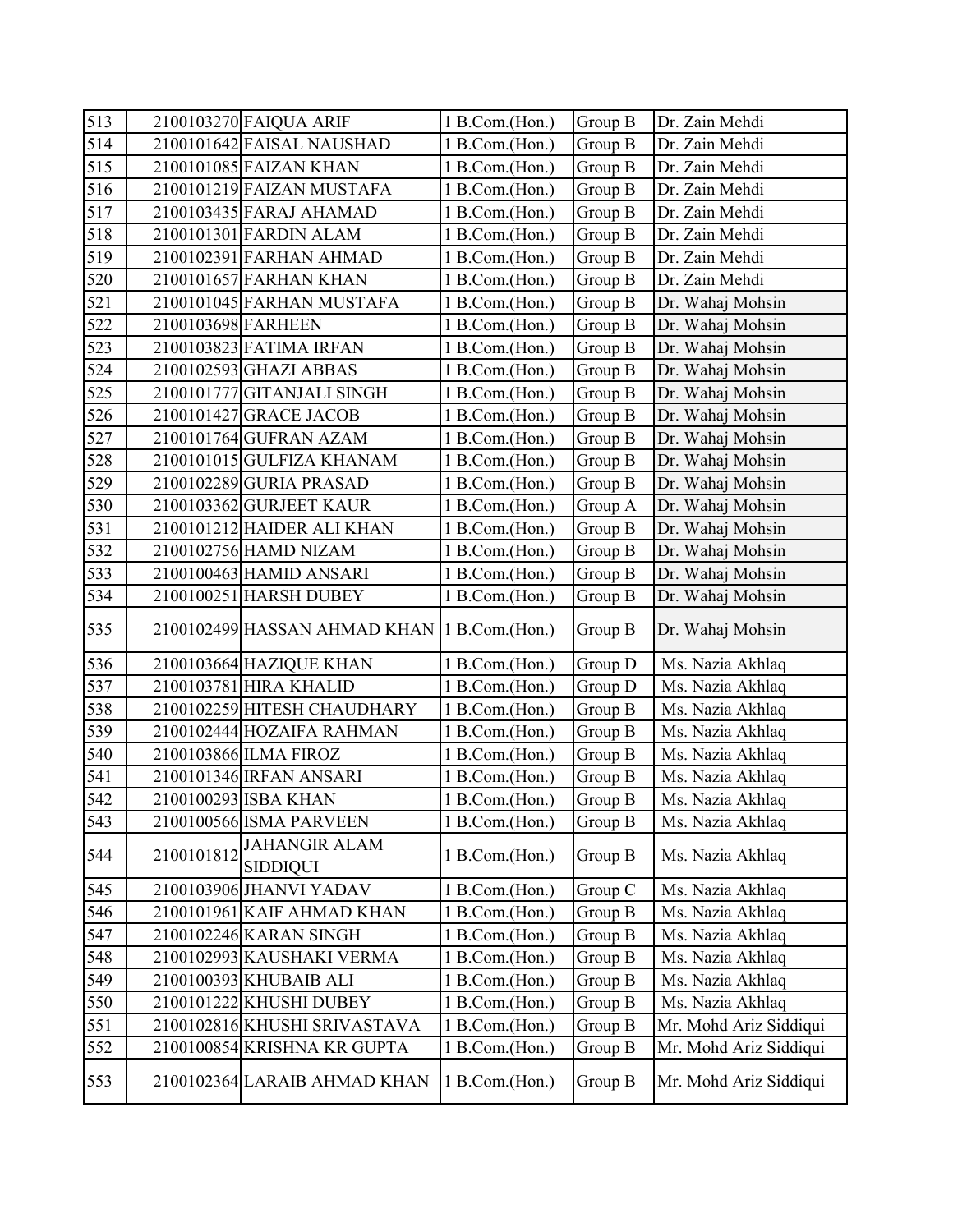| 554 |                    | 2100100687 LARAIB FARAZ                        | 1 B.Com.(Hon.) | Group B | Mr. Mohd Ariz Siddiqui |
|-----|--------------------|------------------------------------------------|----------------|---------|------------------------|
| 555 |                    | 2100101256 MAHJABEEN                           | 1 B.Com.(Hon.) | Group B | Mr. Mohd Ariz Siddiqui |
| 556 |                    | 2100102809 MAHVISH KHAN                        | 1 B.Com.(Hon.) | Group A | Mr. Mohd Ariz Siddiqui |
| 557 |                    | 2100102561 MANISHA PATEL                       | 1 B.Com.(Hon.) | Group B | Mr. Mohd Ariz Siddiqui |
| 558 |                    | 2100103650 MARIYAM KAMAL                       | 1 B.Com.(Hon.) | Group B | Mr. Mohd Ariz Siddiqui |
| 559 |                    | 2100103410 MASNA ALAM                          | 1 B.Com.(Hon.) | Group B | Mr. Mohd Ariz Siddiqui |
| 560 | 2100102843         | <b>MD AAMIR HUSSAIN</b><br><b>KHAN</b>         | 1 B.Com.(Hon.) | Group B | Mr. Mohd Ariz Siddiqui |
| 561 | 2100100802 MD ADIL |                                                | 1 B.Com.(Hon.) | Group B | Mr. Mohd Ariz Siddiqui |
| 562 |                    | 2100100801 MD ANZAR                            | 1 B.Com.(Hon.) | Group B | Mr. Mohd Ariz Siddiqui |
| 563 |                    | 2100100530 MD FAIZAN SIDDIQUE                  | 1 B.Com.(Hon.) | Group B | Mr. Mohd Ariz Siddiqui |
| 564 |                    | 2100104066 MD JUNAID                           | 1 B.Com.(Hon.) | Group D | Mr. Mohd Ariz Siddiqui |
| 565 |                    | 2100103688 MD REHAN ALI ANSARI 1 B.Com. (Hon.) |                | Group C | Mr. Mohd Ariz Siddiqui |
| 566 |                    | 2100103046 MEHVISH ANSARI                      | 1 B.Com.(Hon.) | Group B | Ms. Priyanka Bajpai    |
| 567 | 2100101158 MISBAH  |                                                | 1 B.Com.(Hon.) | Group B | Ms. Priyanka Bajpai    |
| 568 | 2100100229         | <b>MISHBAHUDDIN</b><br><b>SIDDIQUI</b>         | 1 B.Com.(Hon.) | Group B | Ms. Priyanka Bajpai    |
| 569 |                    | 2100103558 MOHAMMAD AASIF ALI 1 B.Com. (Hon.)  |                | Group B | Ms. Priyanka Bajpai    |
| 570 | 2100102565         | MOHAMMAD AQUIB<br><b>ALAM</b>                  | 1 B.Com.(Hon.) | Group B | Ms. Priyanka Bajpai    |
| 571 | 2100103400         | MOHAMMAD ASIF<br><b>KHAN</b>                   | 1 B.Com.(Hon.) | Group B | Ms. Priyanka Bajpai    |
| 572 | 2100104119         | MOHAMMAD AYAN<br><b>QURAISHI</b>               | 1 B.Com.(Hon.) | Group D | Ms. Priyanka Bajpai    |
| 573 |                    | 2100101690 MOHAMMAD FAHED                      | 1 B.Com.(Hon.) | Group B | Ms. Priyanka Bajpai    |
| 574 | 2100102335         | MOHAMMAD FAIZ<br><b>ANWAR</b>                  | 1 B.Com.(Hon.) | Group C | Ms. Priyanka Bajpai    |
| 575 |                    | 2100101190 MOHAMMAD IZAD                       | 1 B.Com.(Hon.) | Group C | Ms. Priyanka Bajpai    |
| 576 | 2100100631         | MOHAMMAD JUWAIF<br><b>KHAN</b>                 | 1 B.Com.(Hon.) | Group C | Ms. Priyanka Bajpai    |
| 577 |                    | 2100101639 MOHAMMAD KHALID                     | 1 B.Com.(Hon.) | Group C | Ms. Priyanka Bajpai    |
| 578 |                    | 2100103115 MOHAMMAD MAAZ                       | 1 B.Com.(Hon.) | Group A | Ms. Priyanka Bajpai    |
| 579 | 2100102981         | <b>MOHAMMAD</b><br><b>MUZAMMIL</b>             | 1 B.Com.(Hon.) | Group C | Ms. Priyanka Bajpai    |
| 580 | 2100102301         | MOHAMMAD REHAN<br><b>RAINY</b>                 | 1 B.Com.(Hon.) | Group C | Ms. Priyanka Bajpai    |
| 581 |                    | 2100101831 MOHAMMAD SODAIS                     | 1 B.Com.(Hon.) | Group A | Dr. Aisha Badruddin    |
| 582 | 2100100630         | MOHAMMAD TAVISH<br><b>KHAN</b>                 | 1 B.Com.(Hon.) | Group C | Dr. Aisha Badruddin    |
| 583 |                    | 2100103497 MOHAMMAD ZAID                       | 1 B.Com.(Hon.) | Group C | Dr. Aisha Badruddin    |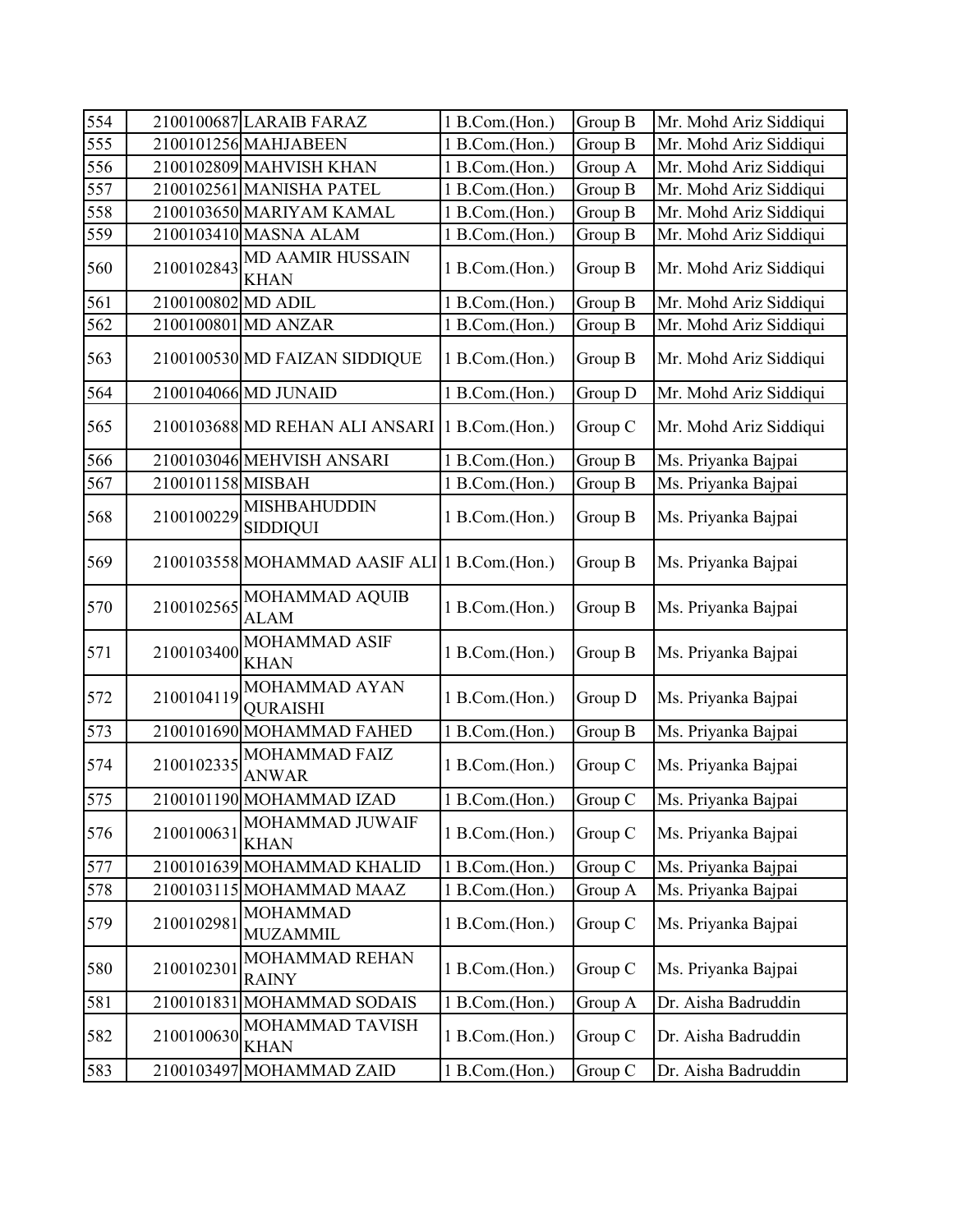| 584 | 2100102500 | MOHD AMAN ALAM                                  | 1 B.Com.(Hon.) | Group B | Dr. Aisha Badruddin |
|-----|------------|-------------------------------------------------|----------------|---------|---------------------|
|     |            | <b>KHAN</b>                                     |                |         |                     |
| 585 |            | 2100102763 MOHD AAMIR                           | 1 B.Com.(Hon.) | Group C | Dr. Aisha Badruddin |
| 586 |            | 2100103641 MOHD ADIL KHAN                       | 1 B.Com.(Hon.) | Group C | Dr. Aisha Badruddin |
| 587 |            | 2100103655 MOHD ADNAN ANSARI                    | 1 B.Com.(Hon.) | Group C | Dr. Aisha Badruddin |
| 588 |            | 2100102706 MOHD AFRIDI                          | 1 B.Com.(Hon.) | Group C | Dr. Aisha Badruddin |
| 589 |            | 2100101164 MOHD AKIF                            | 1 B.Com.(Hon.) | Group C | Dr. Aisha Badruddin |
| 590 |            | 2100103890 MOHD ANASH                           | 1 B.Com.(Hon.) | Group D | Dr. Aisha Badruddin |
| 591 |            | 2100101838 MOHD ARSLAN                          | 1 B.Com.(Hon.) | Group C | Dr. Aisha Badruddin |
| 592 |            | 2100103072 MOHD ARSLAN                          | 1 B.Com.(Hon.) | Group C | Dr. Aisha Badruddin |
| 593 |            | 2100103846 MOHD ASAAD MIRZA                     | 1 B.Com.(Hon.) | Group C | Dr. Aisha Badruddin |
| 594 |            | 2100102764 MOHD ASIF                            | 1 B.Com.(Hon.) | Group C | Dr. Aisha Badruddin |
| 595 |            | 2100103662 MOHD ASIF                            | 1 B.Com.(Hon.) | Group C | Dr. Aisha Badruddin |
| 596 |            | 2100101878 MOHD ASIF ANSARI                     | 1 B.Com.(Hon.) | Group C | Dr. Meher Jahan     |
| 597 |            | 2100102422 MOHD ASIM                            | 1 B.Com.(Hon.) | Group C | Dr. Meher Jahan     |
| 598 |            | 2100102821 MOHD ATIR ASHRAF                     | 1 B.Com.(Hon.) | Group C | Dr. Meher Jahan     |
| 599 | 2100102557 | <b>MOHD AWESH</b><br><b>SIDDIQUI</b>            | 1 B.Com.(Hon.) | Group C | Dr. Meher Jahan     |
| 600 |            | 2100103058 MOHD AZEEMUDDIN                      | 1 B.Com.(Hon.) | Group C | Dr. Meher Jahan     |
| 601 |            | 2100100485 MOHD BILAL                           | 1 B.Com.(Hon.) | Group C | Dr. Meher Jahan     |
| 602 |            | 2100100872 MOHD DANISH KHAN                     | 1 B.Com.(Hon.) | Group C | Dr. Meher Jahan     |
| 603 |            | 2100103409 MOHD EHAB KHAN                       | 1 B.Com.(Hon.) | Group B | Dr. Meher Jahan     |
| 604 |            | 2100103500 MOHD EHTESHAM                        | 1 B.Com.(Hon.) | Group C | Dr. Meher Jahan     |
| 605 |            | 2100100871 MOHD HASHIR                          | 1 B.Com.(Hon.) | Group C | Dr. Meher Jahan     |
| 606 | 2100100032 | <b>MOHD MUNAZZA</b><br><b>AHMAD</b>             | 1 B.Com.(Hon.) | Group C | Dr. Meher Jahan     |
| 607 |            | 2100100394 MOHD NABEEL KHAN                     | 1 B.Com.(Hon.) | Group C | Dr. Meher Jahan     |
| 608 |            | 2100101699 MOHD NAJMUDDIN                       | 1 B.Com.(Hon.) | Group C | Dr. Meher Jahan     |
| 609 |            | 2100101808 MOHD OSAID AYYUBI                    | 1 B.Com.(Hon.) | Group C | Dr. Meher Jahan     |
| 610 |            | 2100101332 MOHD RAIYAN ANSARI   1 B.Com. (Hon.) |                | Group C | Dr. Meher Jahan     |
| 611 |            | 2100101218 MOHD SARIM                           | 1 B.Com.(Hon.) | Group C | Mr. Shadab Ahmad    |
| 612 | 2100100537 | <b>MOHD SHADAB</b><br><b>CHAUDHARY</b>          | 1 B.Com.(Hon.) | Group C | Mr. Shadab Ahmad    |
| 613 | 2100102431 | <b>MOHD SHAHZAR</b><br><b>HUSAIN ABDI</b>       | 1 B.Com.(Hon.) | Group C | Mr. Shadab Ahmad    |
| 614 |            | 2100103898 MOHD SULEMAN                         | 1 B.Com.(Hon.) | Group D | Mr. Shadab Ahmad    |
| 615 |            | 2100103024 MOHD UMAIR MERAJ                     | 1 B.Com.(Hon.) | Group B | Mr. Shadab Ahmad    |
| 616 |            | 2100103896 MOHD UMAIR QURASHI 1 B.Com. (Hon.)   |                | Group D | Mr. Shadab Ahmad    |
| 617 |            | 2100102998 MOHD WASEY                           | 1 B.Com.(Hon.) | Group C | Mr. Shadab Ahmad    |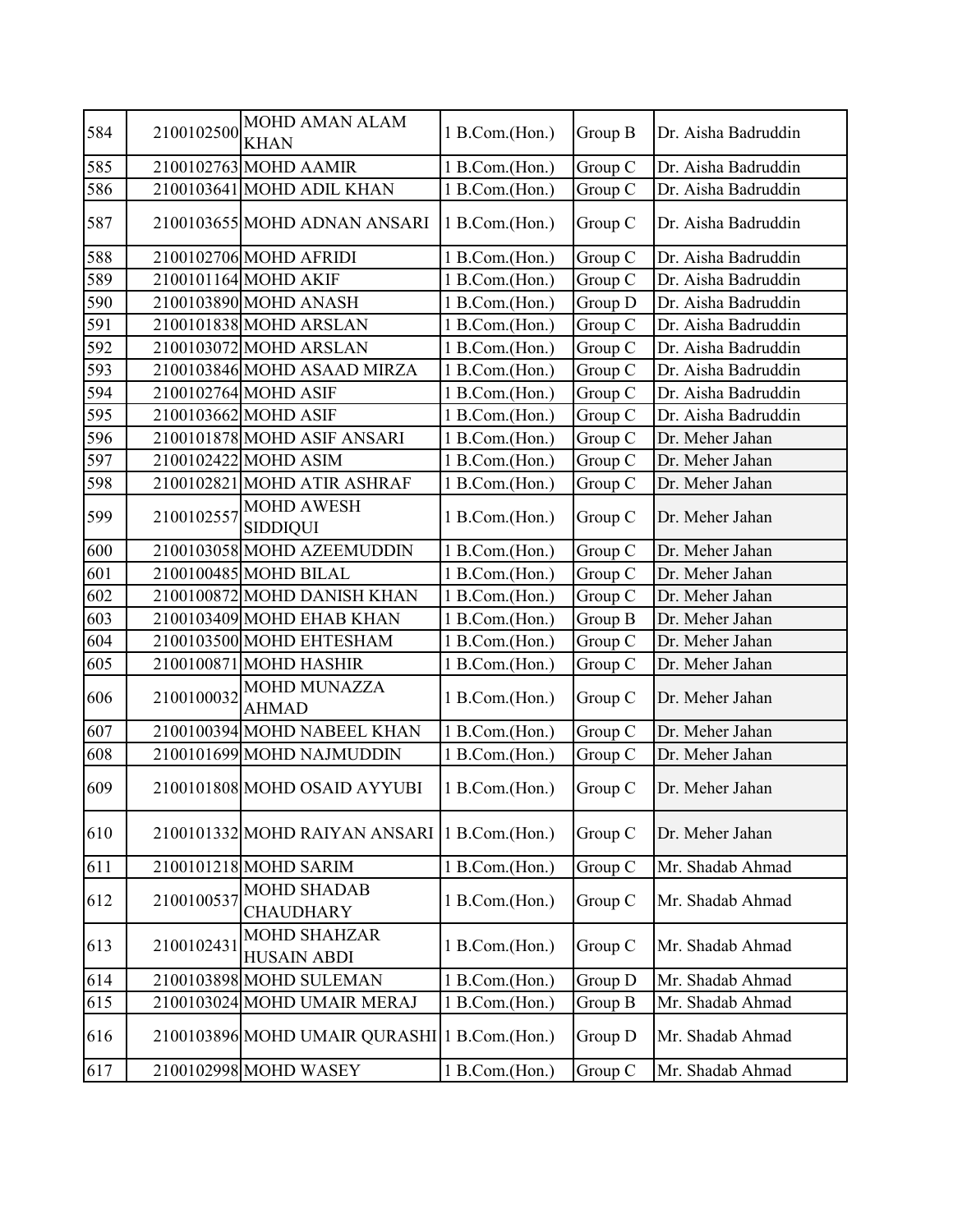| 618          |                   | 2100102004 MOHD ZISHAN ANSARI        | 1 B.Com.(Hon.) | Group C | Mr. Shadab Ahmad     |
|--------------|-------------------|--------------------------------------|----------------|---------|----------------------|
| 619          |                   | 2100101927 MOSHARRAF RIZWAN          | 1 B.Com.(Hon.) | Group C | Mr. Shadab Ahmad     |
| 620          |                   | 2100100973 MUDASSIR AHAMAD           | 1 B.Com.(Hon.) | Group C | Mr. Shadab Ahmad     |
| 621          | 2100100616        | MUHAMMAD RASHID<br><b>KHAN</b>       | 1 B.Com.(Hon.) | Group C | Mr. Shadab Ahmad     |
| 622          |                   | 2100100927 MUSKAN YADAV              | 1 B.Com.(Hon.) | Group C | Mr. Shadab Ahmad     |
| 623          |                   | 2100101987 NASHRA AHMED              | 1 B.Com.(Hon.) | Group C | Mr. Shadab Ahmad     |
| 624          |                   | 2100100877 NASHRA MAROOF             | 1 B.Com.(Hon.) | Group A | Mr. Shadab Ahmad     |
| 625          |                   | 2100103174 NAVJOT SINGH              | 1 B.Com.(Hon.) | Group A | Mr. Shadab Ahmad     |
| 626          |                   | 2100101803 NIDHI YADAV               | 1 B.Com.(Hon.) | Group C | Ms. Rishika Awasthi  |
| 627          |                   | 2100102278 NUMAN HASSAN              | 1 B.Com.(Hon.) | Group C | Ms. Rishika Awasthi  |
| 628          |                   | 2100101184 OBAIDURRAHMAN             | 1 B.Com.(Hon.) | Group C | Ms. Rishika Awasthi  |
| 629          |                   | 2100103491 PAYAL AGRAHARI            | 1 B.Com.(Hon.) | Group C | Ms. Rishika Awasthi  |
| 630          |                   | 2100101277 POORNIMA SINGH            | 1 B.Com.(Hon.) | Group C | Ms. Rishika Awasthi  |
| 631          |                   | 2100102626 QAZI AYAZ RASOOL          | 1 B.Com.(Hon.) | Group C | Ms. Rishika Awasthi  |
| 632          |                   | 2100102417 RACHIT SINGH              | 1 B.Com.(Hon.) | Group C | Ms. Rishika Awasthi  |
| 633          |                   | 2100100392 RAHEEM KHAN               | 1 B.Com.(Hon.) | Group C | Ms. Rishika Awasthi  |
| 634          |                   | 2100103401 RAHUL VERMA               | 1 B.Com.(Hon.) | Group A | Ms. Rishika Awasthi  |
| 635          |                   | 2100101401 RAJ KATIYAR               | 1 B.Com.(Hon.) | Group C | Ms. Rishika Awasthi  |
| 636          |                   | 2100100384 RAKESH SINGH              | 1 B.Com.(Hon.) | Group C | Ms. Rishika Awasthi  |
| 637          | 2100103231        | <b>RAVI PRAKASH</b><br><b>MAURYA</b> | 1 B.Com.(Hon.) | Group C | Ms. Rishika Awasthi  |
| 638          |                   | 2100102445 REHAN SHAMIM              | 1 B.Com.(Hon.) | Group C | Ms. Rishika Awasthi  |
| 639          |                   | 2100102118 RISHU AGRAHARI            | 1 B.Com.(Hon.) | Group C | Ms. Rishika Awasthi  |
| 640          |                   | 2100103857 ROHAN SINGH               | 1 B.Com.(Hon.) | Group C | Ms. Rishika Awasthi  |
| 641          |                   | 2100101153 ROSHAN SINGH              | 1 B.Com.(Hon.) | Group C | Dr. Mohd. Irfan Khan |
| 642          |                   | 2100100627 RUKHSANA RIZWY            | 1 B.Com.(Hon.) | Group C | Dr. Mohd. Irfan Khan |
| 643          |                   | 2100101910 SABEEHA ANSARI            | 1 B.Com.(Hon.) | Group C | Dr. Mohd. Irfan Khan |
| 644          |                   | 2100102583 SAFWAN HASAN              | 1 B.Com.(Hon.) | Group C | Dr. Mohd. Irfan Khan |
| 645          |                   | 2100103736 SAHIL ANSARI              | 1 B.Com.(Hon.) | Group C | Dr. Mohd. Irfan Khan |
| $\sqrt{646}$ |                   | 2100103023 SAIFULLAH IDREESI         | 1 B.Com.(Hon.) | Group B | Dr. Mohd. Irfan Khan |
| 647          |                   | 2100102972 SAKIB KHAN                | 1 B.Com.(Hon.) | Group C | Dr. Mohd. Irfan Khan |
| 648          |                   | 2100101305 SAKSHAM MITTAL            | 1 B.Com.(Hon.) | Group D | Dr. Mohd. Irfan Khan |
| 649          | 2100102648 SAKSHI |                                      | 1 B.Com.(Hon.) | Group D | Dr. Mohd. Irfan Khan |
| 650          |                   | 2100104051 SALIK REHMAN              | 1 B.Com.(Hon.) | Group D | Dr. Mohd. Irfan Khan |
| 651          |                   | 2100103261 SAMAIRA ANSARI            | 1 B.Com.(Hon.) | Group D | Dr. Mohd. Irfan Khan |
| 652          |                   | 2100103578 SAMAR KHAN                | 1 B.Com.(Hon.) | Group D | Dr. Mohd. Irfan Khan |
| 653          |                   | 2100100832 SAMEER HASAN              | 1 B.Com.(Hon.) | Group D | Dr. Mohd. Irfan Khan |
| 654          |                   | 2100100666 SAMRA MUSKAN              | 1 B.Com.(Hon.) | Group B | Dr. Mohd. Irfan Khan |
| 655          |                   | 2100100722 SARA SHAHZAD              | 1 B.Com.(Hon.) | Group D | Dr. Mohd. Irfan Khan |
| 656          |                   | 2100102469 SARAH HASAN               | 1 B.Com.(Hon.) | Group A | Dr. Syed Afzal Ahmad |
| 657          |                   | 2100100729 SAURABH SINGH             | 1 B.Com.(Hon.) | Group D | Dr. Syed Afzal Ahmad |
| 658          |                   | 2100100125 SAYEMA FARIDA             | 1 B.Com.(Hon.) | Group D | Dr. Syed Afzal Ahmad |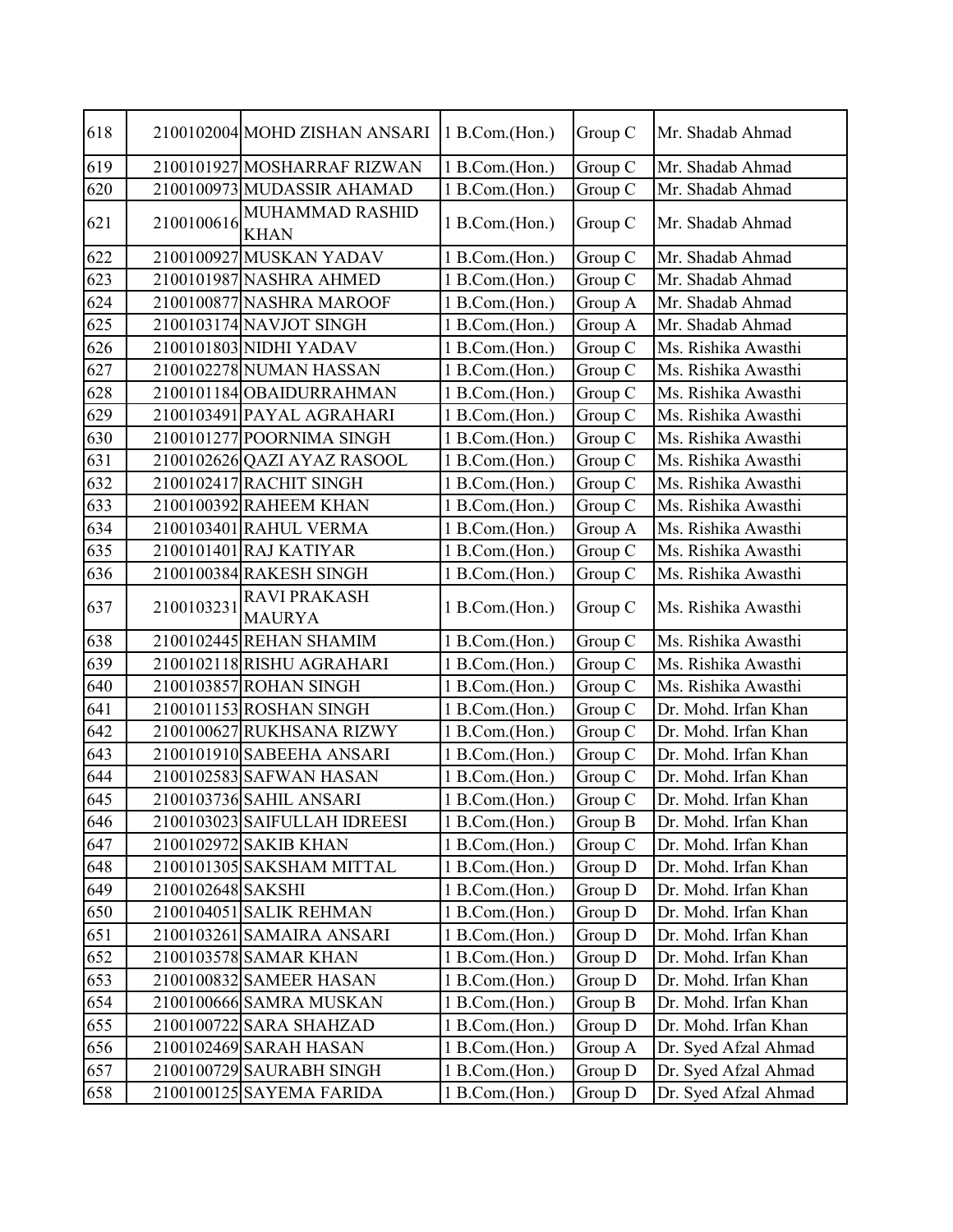| 659 |                  | 2100103639 SHADAB RAZA KHAN                   | 1 B.Com.(Hon.) | Group D | Dr. Syed Afzal Ahmad        |
|-----|------------------|-----------------------------------------------|----------------|---------|-----------------------------|
| 660 |                  | 2100102777 SHADAN ALI                         | 1 B.Com.(Hon.) | Group D | Dr. Syed Afzal Ahmad        |
| 661 |                  | 2100100564 SHAGUFTA REYAZ                     | 1 B.Com.(Hon.) | Group D | Dr. Syed Afzal Ahmad        |
| 662 |                  | 2100103192 SHAGUN MISRA                       | 1 B.Com.(Hon.) | Group A | Dr. Syed Afzal Ahmad        |
| 663 |                  | 2100101684 SHAH ALAM KHAN                     | 1 B.Com.(Hon.) | Group D | Dr. Syed Afzal Ahmad        |
| 664 | 2100101020       | SHAHANAWAZ AHMAD<br><b>KHAN</b>               | 1 B.Com.(Hon.) | Group D | Dr. Syed Afzal Ahmad        |
| 665 | 2100102337       | <b>SHAIKH SADIQALI</b><br><b>HAFEEZ AHMED</b> | 1 B.Com.(Hon.) | Group D | Dr. Syed Afzal Ahmad        |
| 666 |                  | 2100100482 SHAISTA SIDDIQUI                   | 1 B.Com.(Hon.) | Group A | Dr. Syed Afzal Ahmad        |
| 667 |                  | 2100103090 SHAKTI SRIVASTAVA                  | 1 B.Com.(Hon.) | Group D | Dr. Syed Afzal Ahmad        |
| 668 |                  | 2100103292 SHANU RAHMAN                       | 1 B.Com.(Hon.) | Group D | Dr. Syed Afzal Ahmad        |
| 669 |                  | 2100103235 SHAYAMGEE KUMAR                    | 1 B.Com.(Hon.) | Group D | Dr. Syed Afzal Ahmad        |
| 670 |                  | 2100101599 SHAZAN ZAFAR                       | 1 B.Com.(Hon.) | Group D | Dr. Syed Afzal Ahmad        |
| 671 |                  | 2100102424 SHEIKH ASIF RAZA                   | 1 B.Com.(Hon.) | Group D | Ms. Archana Yadav           |
| 672 |                  | 2100103605 SHIFA FARIDI                       | 1 B.Com.(Hon.) | Group D | Ms. Archana Yadav           |
| 673 |                  | 2100101314 SHIFA FATIMA                       | 1 B.Com.(Hon.) | Group D | Ms. Archana Yadav           |
| 674 |                  | 2100100212 SHIFA PARVEEN                      | 1 B.Com.(Hon.) | Group B | Ms. Archana Yadav           |
| 675 |                  | 2100100305 SHRIKANT KUSHWAHA 1 B.Com. (Hon.)  |                | Group D | Ms. Archana Yadav           |
| 676 |                  | 2100103194 SHRUTI MAURYA                      | 1 B.Com.(Hon.) | Group D | Ms. Archana Yadav           |
| 677 |                  | 2100102441 SHUBHAM SINGH                      | 1 B.Com.(Hon.) | Group D | Ms. Archana Yadav           |
| 678 |                  | 2100102638 SIMRAN SIDDIQUI                    | 1 B.Com.(Hon.) | Group D | Ms. Archana Yadav           |
| 679 |                  | 2100103499 SIRAT INSAF                        | 1 B.Com.(Hon.) | Group D | Ms. Archana Yadav           |
| 680 |                  | 2100104050 SOHAIL ANSARI                      | 1 B.Com.(Hon.) | Group C | Ms. Archana Yadav           |
| 681 |                  | 2100103380 SOHIL SINGH                        | 1 B.Com.(Hon.) | Group D | Ms. Archana Yadav           |
| 682 |                  | 2100100708 SRISTI SAHU                        | 1 B.Com.(Hon.) | Group D | Ms. Archana Yadav           |
| 683 |                  | 2100104000 SUBHANALAM ANSARI 1 B.Com. (Hon.)  |                | Group B | Ms. Archana Yadav           |
| 684 |                  | 2100103513 SUFIYAN ALI                        | 1 B.Com.(Hon.) | Group D | Ms. Archana Yadav           |
| 685 |                  | 2100103815 SUHAIL KHAN                        | 1 B.Com.(Hon.) | Group C | Ms. Archana Yadav           |
| 686 |                  | 2100102975 SUJEET KUMAR YADAV 1 B.Com. (Hon.) |                | Group D | Ms. Sayed Nuseba<br>Rasheed |
| 687 |                  | 2100100141 SWAPNADEEP DAS                     | 1 B.Com.(Hon.) | Group D | Ms. Sayed Nuseba            |
| 688 |                  | 2100102618 SWATI VERMA                        | 1 B.Com.(Hon.) | Group D | Ms. Sayed Nuseba            |
| 689 |                  | 2100100101 SYED AUSAF ALI                     | 1 B.Com.(Hon.) | Group D | Ms. Sayed Nuseba            |
| 690 |                  | 2100102773 SYED MENAAM MOIN                   | 1 B.Com.(Hon.) | Group D | Ms. Sayed Nuseba            |
| 691 | 2100102589       | <b>SYED MOHAMMAD</b><br>MUJTABA ASHRAF        | 1 B.Com.(Hon.) | Group D | Ms. Sayed Nuseba<br>Rasheed |
| 692 | 2100103433       | <b>SYED SAHIL HUSAIN</b><br><b>RIZVI</b>      | 1 B.Com.(Hon.) | Group D | Ms. Sayed Nuseba<br>Rasheed |
| 693 |                  | 2100100740 TABASSUM SIDDIQUI                  | 1 B.Com.(Hon.) | Group D | Ms. Sayed Nuseba            |
| 694 |                  | 2100104035 TALAT FATIMA                       | 1 B.Com.(Hon.) | Group D | Ms. Sayed Nuseba            |
| 695 | 2100100963 TALHA |                                               | 1 B.Com.(Hon.) | Group D | Ms. Sayed Nuseba            |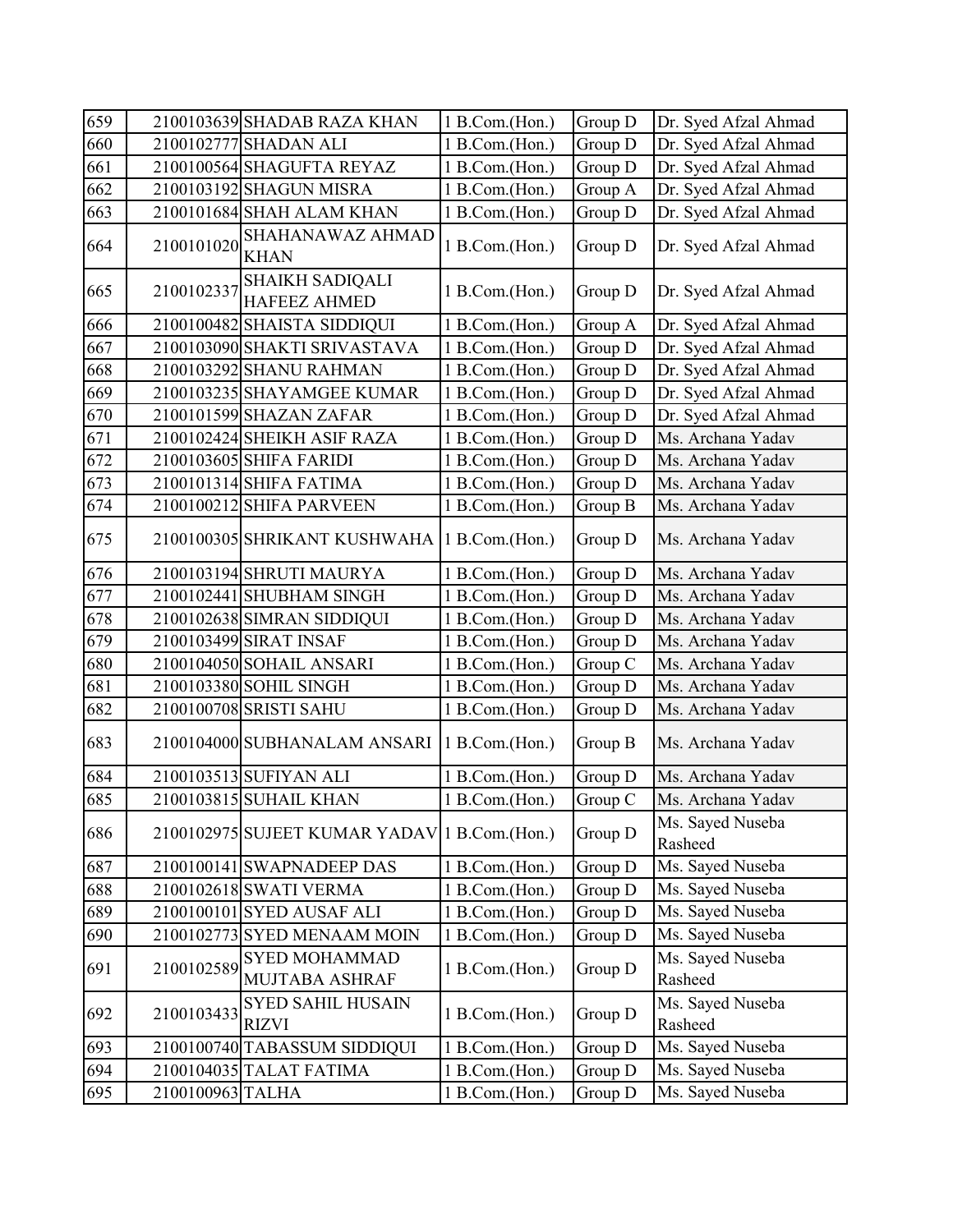| 696     |                  | 2100103754 TALHA MAHMOOD              | 1 B.Com.(Hon.) | Group D | Ms. Sayed Nuseba     |
|---------|------------------|---------------------------------------|----------------|---------|----------------------|
| 697     |                  | 2100103719 TAMANNA NAAZ               | 1 B.Com.(Hon.) | Group D | Ms. Sayed Nuseba     |
| 698     |                  | 2100102292 TANU SINGH                 | 1 B.Com.(Hon.) | Group D | Ms. Sayed Nuseba     |
| 699     |                  | 2100103702 TARIQUE BELAL              | 1 B.Com.(Hon.) | Group D | Ms. Sayed Nuseba     |
| 700     |                  | 2100103102 TASEER ZEHRA               | 1 B.Com.(Hon.) | Group D | Ms. Sayed Nuseba     |
| 701     |                  | 2100100431 UMAR KHALID                | 1 B.Com.(Hon.) | Group A | Ms. Nupur Mittal     |
| $702\,$ |                  | 2100103202 UMAR YUSUF AZIZ            | 1 B.Com.(Hon.) | Group D | Ms. Nupur Mittal     |
| 703     |                  | 2100103047 UNNATI SAMPRITA            | 1 B.Com.(Hon.) | Group D | Ms. Nupur Mittal     |
| 704     | 2100104009 VANSH |                                       | 1 B.Com.(Hon.) | Group C | Ms. Nupur Mittal     |
| 705     |                  | 2100100170 VANSHIKA SONI              | 1 B.Com.(Hon.) | Group D | Ms. Nupur Mittal     |
| 706     |                  | 2100100356 VARTIKA MAURYA             | 1 B.Com.(Hon.) | Group D | Ms. Nupur Mittal     |
| 707     |                  | 2100101659 VISHAL MAHAJAN             | 1 B.Com.(Hon.) | Group D | Ms. Nupur Mittal     |
| 708     |                  | 2100102063 VISHAL SINGH               | 1 B.Com.(Hon.) | Group D | Ms. Nupur Mittal     |
| 709     |                  | 2100102316 VRISHKET TIWARI            | 1 B.Com.(Hon.) | Group D | Ms. Nupur Mittal     |
| 710     |                  | 2100103748 WALIULLAH KHAN             | 1 B.Com.(Hon.) | Group D | Ms. Nupur Mittal     |
| 711     |                  | 2100103853 WAQAR ALI                  | 1 B.Com.(Hon.) | Group D | Ms. Nupur Mittal     |
| 712     |                  | 2100100732 WASI HAIDER                | 1 B.Com.(Hon.) | Group B | Ms. Nupur Mittal     |
| 713     |                  | 2100103342 YASH NEEKHRA               | 1 B.Com.(Hon.) | Group D | Ms. Nupur Mittal     |
| 714     |                  | 2100103087 YASH SINGH                 | 1 B.Com.(Hon.) | Group D | Ms. Nupur Mittal     |
| 715     |                  | 2100102546 YASH VERMA                 | 1 B.Com.(Hon.) | Group D | Ms. Nupur Mittal     |
| 716     | 2100100388       | <b>YASHSHAVI</b><br><b>SRIVASTAVA</b> | 1 B.Com.(Hon.) | Group D | Mr. Mohd. Javed Khan |
| 717     |                  | 2100101825 YOGESH VERMA               | 1 B.Com.(Hon.) | Group D | Mr. Mohd. Javed Khan |
| 718     |                  | 2100103175 YUSHA RIZVI                | 1 B.Com.(Hon.) | Group D | Mr. Mohd. Javed Khan |
| 719     |                  | 2100102560 ZAID RAFEEQUE              | 1 B.Com.(Hon.) | Group D | Mr. Mohd. Javed Khan |
| $720\,$ |                  | 2100103278 ZAINAB KALAM               | 1 B.Com.(Hon.) | Group A | Mr. Mohd. Javed Khan |
| 721     |                  | 2100102735 ZAINAB KHAN                | 1 B.Com.(Hon.) | Group A | Mr. Mohd. Javed Khan |
| 722     |                  | 2100102182 ZEENAT JAHAN               | 1 B.Com.(Hon.) | Group D | Mr. Mohd. Javed Khan |
| 723     |                  | 2100101796 ZEENAT KHAN                | 1 B.Com.(Hon.) | Group D | Mr. Mohd. Javed Khan |
| 724     |                  | 2100103430 ZEESHAN AHMAD              | 1 B.Com.(Hon.) | Group D | Mr. Mohd. Javed Khan |
| 725     |                  | 2100102535 ZOYA FATIMA                | 1 B.Com.(Hon.) | Group B | Mr. Mohd. Javed Khan |
| 726     |                  | 2100102536 ZOYA NAAZ                  | 1 B.Com.(Hon.) | Group B | Mr. Mohd. Javed Khan |
| 727     | 2100101008       | AHESANUR RAHMAN<br><b>AHMAD</b>       | 1B.Com.(ACCA)  | Group A | Mr. Mohd. Javed Khan |
| 728     |                  | 2100101624 KHUSHI VAISH               | 1B.Com.(ACCA)  | Group A | Mr. Mohd. Javed Khan |
| 729     |                  | 2100102958 MOHD ADNAN KHAN            | 1B.Com.(ACCA)  | Group A | Mr. Mohd. Javed Khan |
| 730     |                  | 2100101128 MOHD AZEEMUDDIN            | 1B.Com.(ACCA)  | Group A | Mr. Mohd. Javed Khan |
| 731     |                  | 2100103279 SHALIQUE SIDDIQUI          | 1B.Com.(ACCA)  | Group A | Dr. Shailendra Kumar |
| 732     |                  | 2100100572 SHRUTI RAI                 | 1B.Com.(ACCA)  | Group A | Dr. Shailendra Kumar |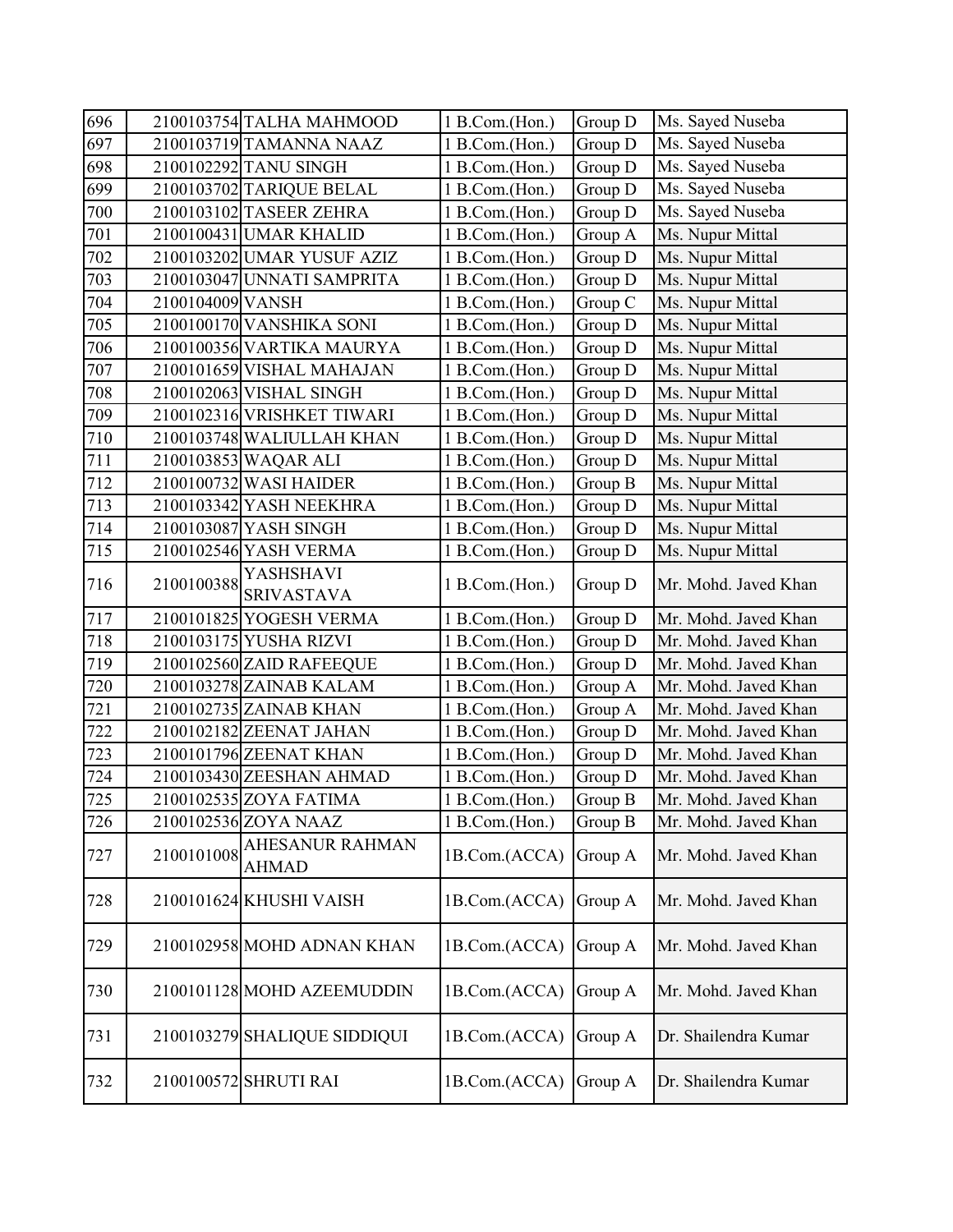| 733 | 2100100127 UMAR |                                                  | 1B.Com.(ACCA)                         | Group A | Dr. Shailendra Kumar |
|-----|-----------------|--------------------------------------------------|---------------------------------------|---------|----------------------|
| 734 |                 | 2100100552 ABRAR AHMED                           | B.B.A.(Financial<br>Services)         | Group A | Dr. Shailendra Kumar |
| 735 |                 | 2100103281 ALIA RIZVI                            | B.B.A.(Financial<br>Services)         | Group A | Dr. Shailendra Kumar |
| 736 |                 | 2100103845 AQSA ZAKEE                            | B.B.A.(Financial<br>Services)         | Group A | Dr. Shailendra Kumar |
| 737 |                 | 2100101224 ARQAM AYAZ SIDDIQUI B.B.A. (Financial | Services)                             | Group A | Dr. Shailendra Kumar |
| 738 | 2100100292      | <b>BARGESH BAGWANI</b><br><b>SINGH</b>           | B.B.A.(Financial<br>Services)         | Group A | Dr. Shailendra Kumar |
| 739 |                 | 2100100751 HUMAYUN KHAN                          | B.B.A.(Financial<br>Services)         | Group A | Dr. Shailendra Kumar |
| 740 |                 | 2100102435 KRISHNA KUMAR                         | B.B.A.(Financial<br>Services)         | Group A | Dr. Shailendra Kumar |
| 741 |                 | 2100101991 MAHIM ZAFAR                           | B.B.A.(Financial<br>Services)         | Group A | Dr. Saima Beg        |
| 742 |                 | 2100101149 MIRZA ADNAN BEG                       | B.B.A.(Financial<br>Services)         | Group A | Dr. Saima Beg        |
| 743 |                 | 2100101241 MOHD ASIM                             | B.B.A.(Financial Group A<br>Services) |         | Dr. Saima Beg        |
| 744 |                 | 2100103611 SARA FARIYAL                          | B.B.A.(Financial<br>Services)         | Group A | Dr. Saima Beg        |
| 745 |                 | 2100102601 SHIFA HANNAN                          | B.B.A.(Financial<br>Services)         | Group A | Dr. Saima Beg        |